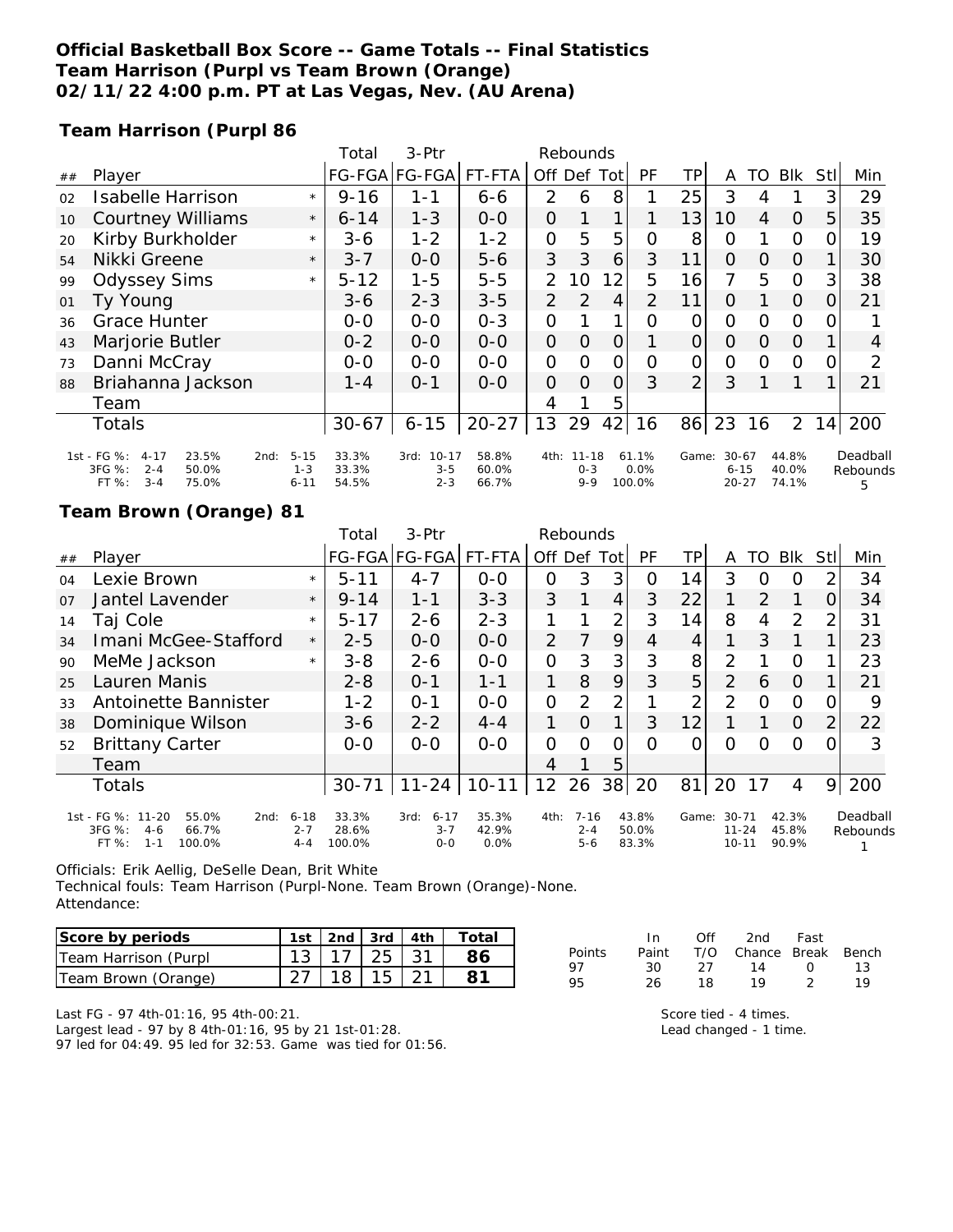### **Team Harrison (Purpl vs Team Brown (Orange) 02/11/22 4:00 p.m. PT at Las Vegas, Nev. (AU Arena) 1st PERIOD Play-by-Play (Page 1)**

| HOME TEAM: Team Brown (Orange)                              | Time  | Score      |                | Margin VISITORS: Team Harrison (Purpl |
|-------------------------------------------------------------|-------|------------|----------------|---------------------------------------|
| MISSED JUMPER by Imani McGee-Stafford                       | 09:40 |            |                | REBOUND (DEF) by Kirby Burkholder     |
| <b>BLOCK by Taj Cole</b>                                    | 09:23 |            |                | MISSED LAYUP by Isabelle Harrison     |
|                                                             | 09:23 |            |                | REBOUND (OFF) by (TEAM)               |
| REBOUND (DEF) by Imani McGee-Stafford                       | 09:21 |            |                | MISSED JUMPER by Courtney Williams    |
|                                                             | 09:13 |            |                | FOUL by Nikki Greene (P1T1)           |
|                                                             |       | 09:13 P 90 |                |                                       |
| GOOD! JUMPER by Taj Cole                                    | 09:10 | $2 - 0$    | H <sub>2</sub> |                                       |
| FOUL by Taj Cole (P1T1)                                     | 08:47 |            |                |                                       |
|                                                             |       | 08:47 P 02 |                |                                       |
| REBOUND (DEF) by MeMe Jackson                               | 08:36 |            |                | MISSED JUMPER by Kirby Burkholder     |
| MISSED JUMPER by Jantel Lavender                            | 08:24 |            |                | REBOUND (DEF) by Odyssey Sims         |
| BLOCK by Imani McGee-Stafford                               | 08:04 |            |                | MISSED JUMPER by Isabelle Harrison    |
| REBOUND (DEF) by Lexie Brown                                | 08:02 |            |                |                                       |
| TURNOVR by Imani McGee-Stafford                             | 07:55 |            |                |                                       |
|                                                             | 07:54 |            |                | STEAL by Courtney Williams            |
|                                                             | 07:51 | $2 - 2$    | T <sub>1</sub> | GOOD! LAYUP by Odyssey Sims [PNT]     |
|                                                             | 07:51 |            |                | <b>ASSIST by Courtney Williams</b>    |
| MISSED JUMPER by Taj Cole                                   | 07:42 |            |                | REBOUND (DEF) by Kirby Burkholder     |
| REBOUND (DEF) by Imani McGee-Stafford                       | 07:25 |            |                | MISSED JUMPER by Nikki Greene         |
| GOOD! 3 PTR by Jantel Lavender                              | 07:09 | $5 - 2$    | H 3            |                                       |
| <b>ASSIST by Lexie Brown</b>                                | 07:09 |            |                |                                       |
| REBOUND (DEF) by Imani McGee-Stafford                       | 06:56 |            |                | MISSED 3 PTR by Courtney Williams     |
| GOOD! JUMPER by MeMe Jackson                                | 06:48 | $7 - 2$    | H 5            |                                       |
|                                                             | 06:30 | $7 - 5$    | H <sub>2</sub> | GOOD! 3 PTR by Kirby Burkholder       |
|                                                             | 06:30 |            |                | ASSIST by Isabelle Harrison           |
| GOOD! 3 PTR by Taj Cole                                     | 06:13 | $10 - 5$   | H 5            |                                       |
| ASSIST by Jantel Lavender                                   | 06:13 |            |                |                                       |
|                                                             | 05:57 |            |                | TURNOVR by Odyssey Sims               |
| SUB IN: Lauren Manis                                        | 05:57 |            |                |                                       |
| SUB OUT: Imani McGee-Stafford                               | 05:57 |            |                |                                       |
| MISSED 3 PTR by MeMe Jackson                                | 05:42 |            |                | REBOUND (DEF) by Odyssey Sims         |
|                                                             | 05:24 |            |                | MISSED LAYUP by Kirby Burkholder      |
|                                                             | 05:24 |            |                | REBOUND (OFF) by Nikki Greene         |
| FOUL by MeMe Jackson (P1T2)                                 | 05:20 |            |                | MISSED FT SHOT by Nikki Greene        |
|                                                             | 05:20 |            |                | REBOUND (OFF) by (DEADBALL)           |
|                                                             | 05:20 | $10-6$     | H 4            | GOOD! FT SHOT by Nikki Greene         |
|                                                             |       | 05:20 S 54 |                |                                       |
| MISSED JUMPER by Jantel Lavender                            | 05:12 |            |                | REBOUND (DEF) by Isabelle Harrison    |
|                                                             | 04:51 |            |                | TURNOVR by Kirby Burkholder           |
| STEAL by Taj Cole                                           | 04:50 |            |                |                                       |
| GOOD! 3 PTR by Lexie Brown                                  | 04:46 | $13 - 6$   | H 7            |                                       |
| ASSIST by Taj Cole                                          | 04:46 |            |                |                                       |
|                                                             | 04:42 |            |                | TIMEOUT 30sec                         |
|                                                             | 04:42 |            |                | TIMEOUT MEDIA                         |
| SUB IN: Dominique Wilson                                    | 04:42 |            |                | SUB IN : Marjorie Butler              |
| SUB OUT: MeMe Jackson                                       | 04:42 |            |                | SUB IN: Ty Young                      |
|                                                             | 04:42 |            |                | SUB OUT: Odyssey Sims                 |
|                                                             | 04:42 |            |                | SUB OUT: Isabelle Harrison            |
| REBOUND (DEF) by Lauren Manis                               | 04:26 |            |                | MISSED LAYUP by Marjorie Butler       |
| GOOD! JUMPER by Taj Cole                                    | 04:10 | $15 - 6$   | H 9            |                                       |
|                                                             |       |            |                | TURNOVR by Ty Young                   |
|                                                             | 03:59 |            |                |                                       |
| STEAL by Lexie Brown<br>GOOD! LAYUP by Lexie Brown [FB/PNT] | 03:57 |            |                |                                       |
|                                                             | 03:55 | $17-6$     | H 11           |                                       |
|                                                             | 03:35 |            |                | MISSED LAYUP by Nikki Greene          |
| BLOCK by Taj Cole                                           | 03:34 |            |                |                                       |
| REBOUND (DEF) by Taj Cole                                   | 03:33 |            |                |                                       |
| TURNOVR by Lauren Manis                                     | 03:28 |            |                |                                       |
|                                                             | 03:27 |            |                | STEAL by Marjorie Butler              |
| REBOUND (DEF) by Lexie Brown                                | 03:21 |            |                | MISSED 3 PTR by Ty Young              |
| GOOD! LAYUP by Jantel Lavender [PNT]                        | 03:10 | $19-6$     | H 13           |                                       |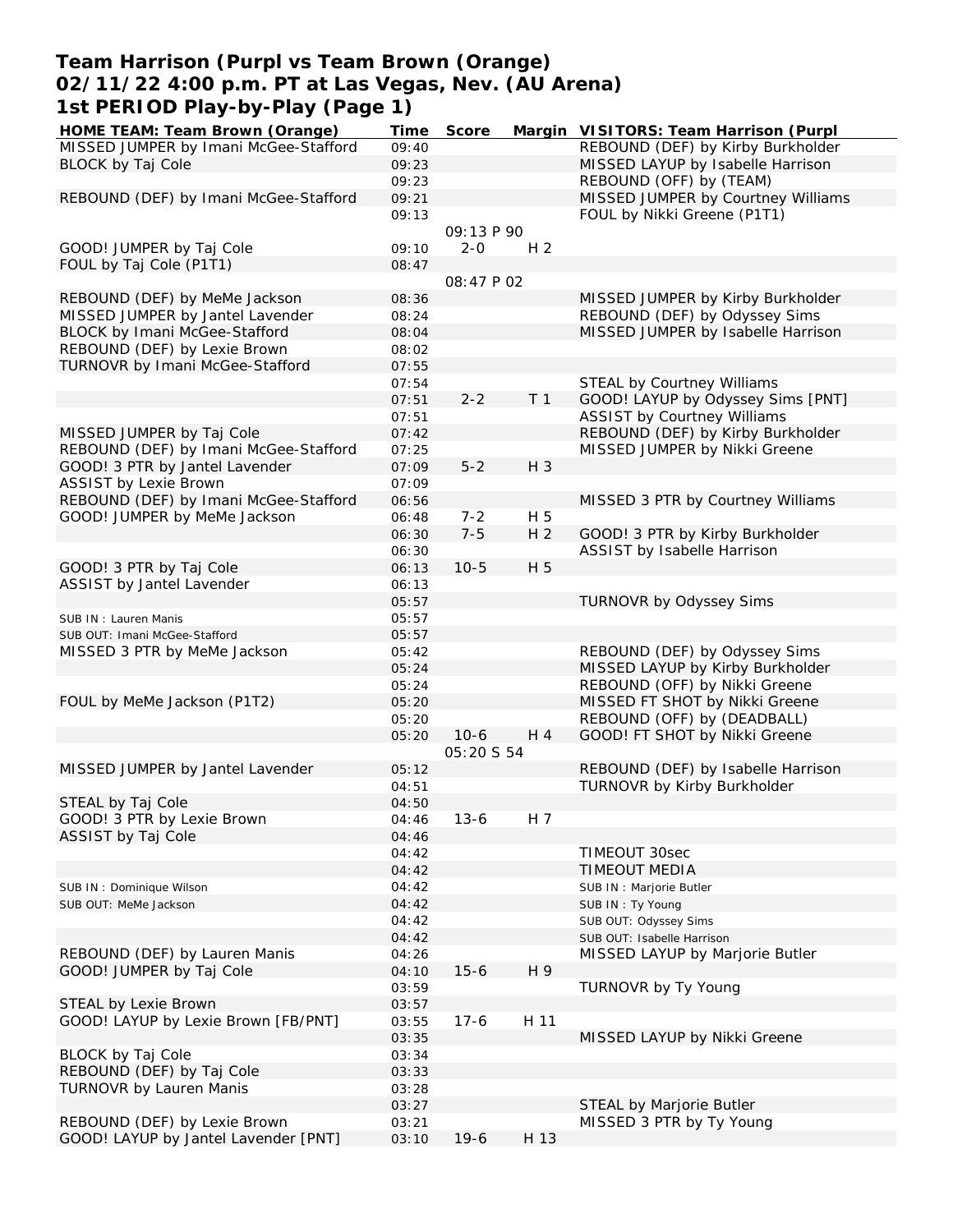### **Team Harrison (Purpl vs Team Brown (Orange) 02/11/22 4:00 p.m. PT at Las Vegas, Nev. (AU Arena) 1st PERIOD Play-by-Play (Page 2)**

| HOME TEAM: Team Brown (Orange)          | Time  | Score             |      | Margin VISITORS: Team Harrison (Purpl |
|-----------------------------------------|-------|-------------------|------|---------------------------------------|
| ASSIST by Lexie Brown                   | 03:10 |                   |      |                                       |
| GOOD! FT SHOT by Jantel Lavender        | 03:10 | $20 - 6$          | H 14 | FOUL by Courtney Williams (P1T2)      |
| SUB IN: MeMe Jackson                    | 03:10 |                   |      | SUB IN: Isabelle Harrison             |
| SUB OUT: Lexie Brown                    | 03:10 |                   |      | SUB IN: Briahanna Jackson             |
|                                         | 03:10 |                   |      | SUB OUT: Nikki Greene                 |
|                                         | 03:10 |                   |      | SUB OUT: Courtney Williams            |
|                                         |       | 03:10 S 07        |      |                                       |
|                                         | 03:04 |                   |      | TURNOVR by Isabelle Harrison          |
| STEAL by Taj Cole                       | 03:02 |                   |      |                                       |
| GOOD! JUMPER by Jantel Lavender         | 02:57 | $22 - 6$          | H 16 |                                       |
| ASSIST by Taj Cole                      | 02:57 |                   |      |                                       |
| REBOUND (DEF) by Lauren Manis           | 02:36 |                   |      | MISSED LAYUP by Marjorie Butler       |
| MISSED 3 PTR by MeMe Jackson            | 02:30 |                   |      |                                       |
| REBOUND (OFF) by (TEAM)                 | 02:30 |                   |      |                                       |
|                                         | 02:26 |                   |      | FOUL by Ty Young (P1T3)               |
| SUB IN: Antoinette Bannister            | 02:26 |                   |      | SUB IN: Odyssey Sims                  |
| SUB IN: Imani McGee-Stafford            | 02:26 |                   |      | SUB OUT: Marjorie Butler              |
| SUB OUT: Taj Cole                       | 02:26 |                   |      |                                       |
| SUB OUT: Jantel Lavender                | 02:26 |                   |      |                                       |
|                                         |       | 02:26 P 25        |      |                                       |
| GOOD! 3 PTR by Dominique Wilson         | 02:20 | $25 - 6$          | H 19 |                                       |
| REBOUND (DEF) by Lauren Manis           | 02:05 |                   |      | MISSED JUMPER by Odyssey Sims         |
| MISSED JUMPER by Lauren Manis           | 01:51 |                   |      | REBOUND (DEF) by Kirby Burkholder     |
| FOUL by Lauren Manis (P1T3)             | 01:45 |                   |      |                                       |
|                                         | 01:45 |                   |      | SUB IN: Danni McCray                  |
|                                         | 01:45 |                   |      | SUB OUT: Kirby Burkholder             |
|                                         |       | 01:45 P 20        |      |                                       |
| REBOUND (DEF) by MeMe Jackson           | 01:40 |                   |      | MISSED JUMPER by Isabelle Harrison    |
| GOOD! LAYUP by Imani McGee-Stafford [PN | 01:28 | $27 - 6$          | H 21 |                                       |
| ASSIST by MeMe Jackson                  | 01:28 |                   |      |                                       |
|                                         | 01:15 |                   |      | FOUL by Odyssey Sims (P1T4)           |
|                                         | 01:15 |                   |      | <b>TURNOVR by Odyssey Sims</b>        |
|                                         |       | 01:15 0 33        |      |                                       |
| MISSED LAYUP by MeMe Jackson            | 00:57 |                   |      |                                       |
| REBOUND (OFF) by Imani McGee-Stafford   | 00:57 |                   |      |                                       |
| MISSED LAYUP by Imani McGee-Stafford    | 00:53 |                   |      | REBOUND (DEF) by (TEAM)               |
|                                         | 00:43 | $27-9$            | H 18 | GOOD! 3 PTR by Odyssey Sims           |
|                                         | 00:43 |                   |      | ASSIST by Briahanna Jackson           |
| TURNOVR by MeMe Jackson                 | 00:28 |                   |      |                                       |
|                                         | 00:27 |                   |      | STEAL by Odyssey Sims                 |
|                                         | 00:21 | $27 - 11$         | H 16 | GOOD! JUMPER by Briahanna Jackson     |
|                                         | 00:21 |                   |      | ASSIST by Odyssey Sims                |
| TURNOVR by Imani McGee-Stafford         | 00:08 |                   |      |                                       |
|                                         | 00:06 |                   |      | STEAL by Odyssey Sims                 |
| FOUL by MeMe Jackson (P2T4)             | 00:03 | $27 - 12$         | H 15 | GOOD! FT SHOT by Odyssey Sims         |
|                                         | 00:03 | $27 - 13$         | H 14 | GOOD! FT SHOT by Odyssey Sims         |
|                                         |       | <i>00:03 S 99</i> |      |                                       |

#### Team Brown (Orange) 27, Team Harrison (Purpl 13

|                                              | $\mathsf{In}$ | Off | -2nd    | Fast |                         |
|----------------------------------------------|---------------|-----|---------|------|-------------------------|
| 1st period-only Paint T/O Chance Break Bench |               |     |         |      |                         |
| Team Harrison (Purpl 2                       |               |     | 6 1 0 2 |      | Score tied - 1 time.    |
| Team Brown (Orange) 6 7 3 2 3                |               |     |         |      | Lead changed - 0 times. |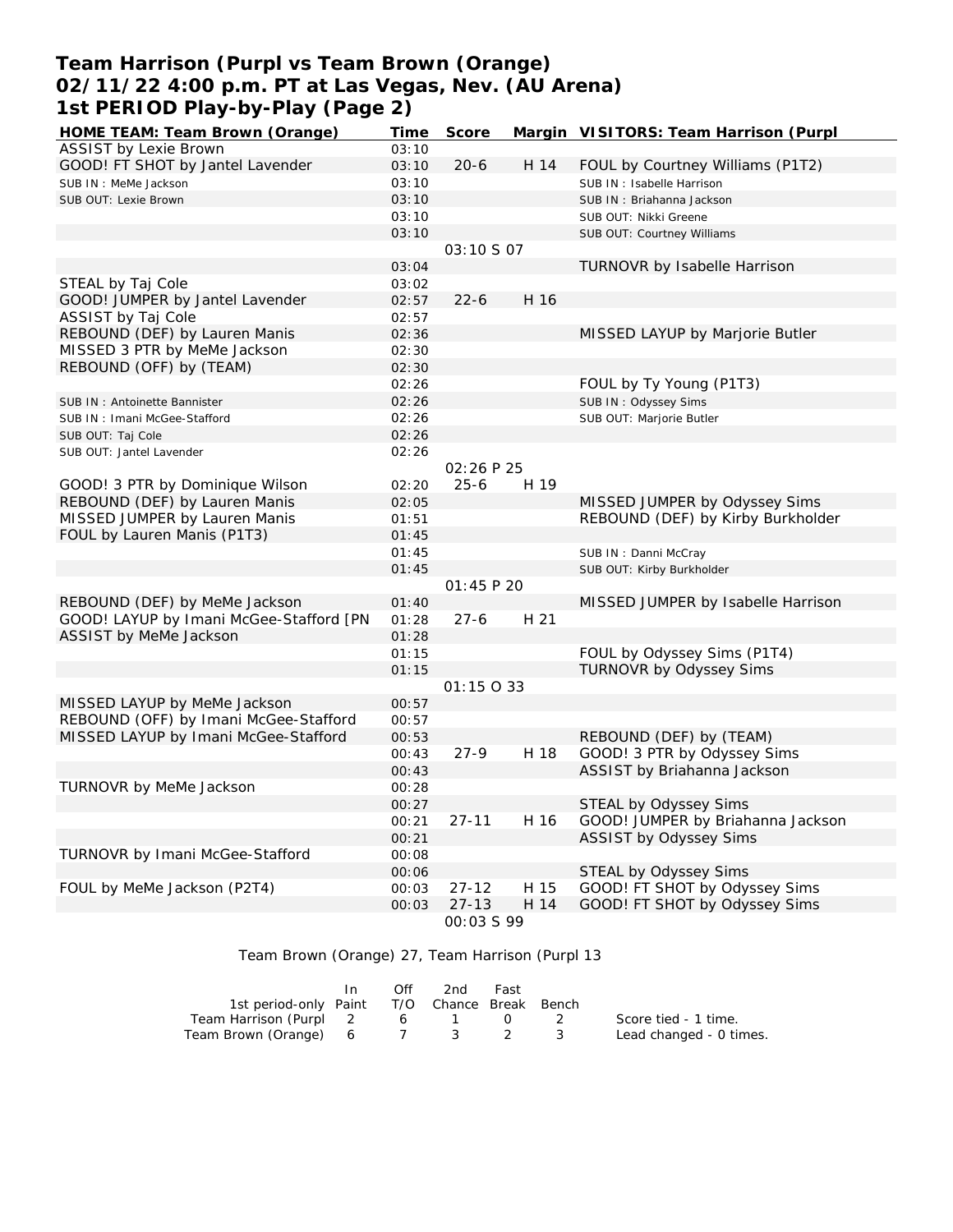### **Team Harrison (Purpl vs Team Brown (Orange) 02/11/22 4:00 p.m. PT at Las Vegas, Nev. (AU Arena) 2nd PERIOD Play-by-Play (Page 1)**

| HOME TEAM: Team Brown (Orange)                                        | Time           | Score             |      | Margin VISITORS: Team Harrison (Purpl          |
|-----------------------------------------------------------------------|----------------|-------------------|------|------------------------------------------------|
| SUB IN: Antoinette Bannister                                          | 10:00          |                   |      |                                                |
| SUB IN: Lauren Manis                                                  | 10:00          |                   |      |                                                |
| SUB IN: Dominique Wilson                                              | 10:00          |                   |      |                                                |
| SUB OUT: Taj Cole                                                     | 10:00          |                   |      |                                                |
| SUB OUT: Jantel Lavender                                              | 10:00          |                   |      |                                                |
| SUB OUT: Lexie Brown                                                  | 10:00          |                   |      |                                                |
| FOUL by Dominique Wilson (P1T5)                                       | 09:46          |                   |      |                                                |
|                                                                       |                | 09:46 P 99        |      |                                                |
|                                                                       | 09:43          |                   |      | TURNOVR by Isabelle Harrison                   |
| STEAL by Lauren Manis                                                 | 09:41          |                   |      |                                                |
| MISSED JUMPER by Lauren Manis                                         | 09:24          |                   |      | BLOCK by Isabelle Harrison                     |
| REBOUND (OFF) by Imani McGee-Stafford                                 | 09:22          |                   |      |                                                |
| GOOD! 3 PTR by Dominique Wilson                                       | 09:17          | $30 - 13$         | H 17 |                                                |
| ASSIST by Imani McGee-Stafford                                        | 09:17          |                   |      |                                                |
| REBOUND (DEF) by Lauren Manis                                         | 09:05          |                   |      | MISSED JUMPER by Courtney Williams             |
| MISSED LAYUP by Dominique Wilson                                      | 08:49          |                   |      | REBOUND (DEF) by Kirby Burkholder              |
| FOUL by MeMe Jackson (P3T6)                                           | 08:38          |                   |      |                                                |
| SUB IN : Lexie Brown                                                  | 08:38          |                   |      |                                                |
| SUB OUT: MeMe Jackson                                                 | 08:38          |                   |      |                                                |
|                                                                       |                | 08:38 P 10        |      |                                                |
| REBOUND (DEF) by Imani McGee-Stafford                                 | 08:33          |                   |      | MISSED 3 PTR by Odyssey Sims                   |
| MISSED JUMPER by Imani McGee-Stafford                                 | 08:11          |                   |      | REBOUND (DEF) by Odyssey Sims                  |
| FOUL by Imani McGee-Stafford (P1T7)                                   | 08:02          | $30 - 14$         | H 16 | GOOD! FT SHOT by Nikki Greene                  |
|                                                                       | 08:02          | $30 - 15$         | H 15 | GOOD! FT SHOT by Nikki Greene                  |
| SUB IN: Taj Cole                                                      | 08:02          |                   |      |                                                |
| SUB OUT: Dominique Wilson                                             | 08:02          |                   |      |                                                |
|                                                                       |                | 08:02 S 54        |      |                                                |
| MISSED 3 PTR by Taj Cole                                              | 07:37          |                   |      | REBOUND (DEF) by Nikki Greene                  |
| REBOUND (DEF) by Lauren Manis                                         | 07:29          |                   |      | MISSED JUMPER by Nikki Greene                  |
| TURNOVR by Lauren Manis                                               | 07:02          |                   |      |                                                |
|                                                                       | 07:01          |                   |      | STEAL by Isabelle Harrison                     |
|                                                                       | 06:56          | $30 - 17$         | H 13 | GOOD! JUMPER by Courtney Williams              |
|                                                                       | 06:56          |                   |      | ASSIST by Odyssey Sims                         |
| MISSED 3 PTR by Antoinette Bannister                                  | 06:39          |                   |      | REBOUND (DEF) by Nikki Greene                  |
|                                                                       | 06:30          |                   |      | TURNOVR by Odyssey Sims                        |
| SUB IN : Jantel Lavender                                              | 06:30          |                   |      | SUB IN: Ty Young<br>SUB OUT: Isabelle Harrison |
| SUB OUT: Imani McGee-Stafford<br>GOOD! LAYUP by Jantel Lavender [PNT] | 06:30<br>06:16 | $32 - 17$         | H 15 |                                                |
| ASSIST by Antoinette Bannister                                        | 06:16          |                   |      |                                                |
| REBOUND (DEF) by Antoinette Bannister                                 |                |                   |      |                                                |
| GOOD! LAYUP by Lauren Manis [PNT]                                     | 06:02          | $34 - 17$         | H 17 | MISSED 3 PTR by Odyssey Sims                   |
| GOOD! FT SHOT by Lauren Manis                                         | 05:53<br>05:53 | $35 - 17$         | H 18 | FOUL by Odyssey Sims (P2T5)                    |
|                                                                       | 05:53          |                   |      | SUB IN: Briahanna Jackson                      |
|                                                                       | 05:53          |                   |      | SUB OUT: Courtney Williams                     |
|                                                                       |                | 05:53 S 25        |      |                                                |
| ASSIST by Taj Cole                                                    | 05:52          |                   |      |                                                |
|                                                                       | 05:42          | $35-19$           | H 16 | GOOD! JUMPER by Odyssey Sims [PNT]             |
| GOOD! 3 PTR by Taj Cole                                               | 05:22          | $38-19$           | H 19 |                                                |
| ASSIST by Antoinette Bannister                                        | 05:22          |                   |      |                                                |
| FOUL by Jantel Lavender (P1T8)                                        | 05:12          |                   |      | MISSED FT SHOT by Ty Young                     |
|                                                                       | 05:12          |                   |      | REBOUND (OFF) by (DEADBALL)                    |
|                                                                       | 05:12          |                   |      | MISSED FT SHOT by Ty Young                     |
|                                                                       | 05:12          |                   |      | REBOUND (OFF) by Nikki Greene                  |
| SUB IN: Brittany Carter                                               | 05:12          |                   |      | SUB IN: Grace Hunter                           |
| SUB OUT: Lauren Manis                                                 | 05:12          |                   |      | SUB OUT: Kirby Burkholder                      |
|                                                                       |                | 05:12 S 01        |      |                                                |
| FOUL by Taj Cole (P2T9)                                               | 05:06          |                   |      |                                                |
|                                                                       |                | <i>05:06 S 36</i> |      |                                                |
|                                                                       | 05:00          |                   |      | TIMEOUT media                                  |
|                                                                       | 05:00          |                   |      | MISSED FT SHOT by Grace Hunter                 |
|                                                                       |                |                   |      |                                                |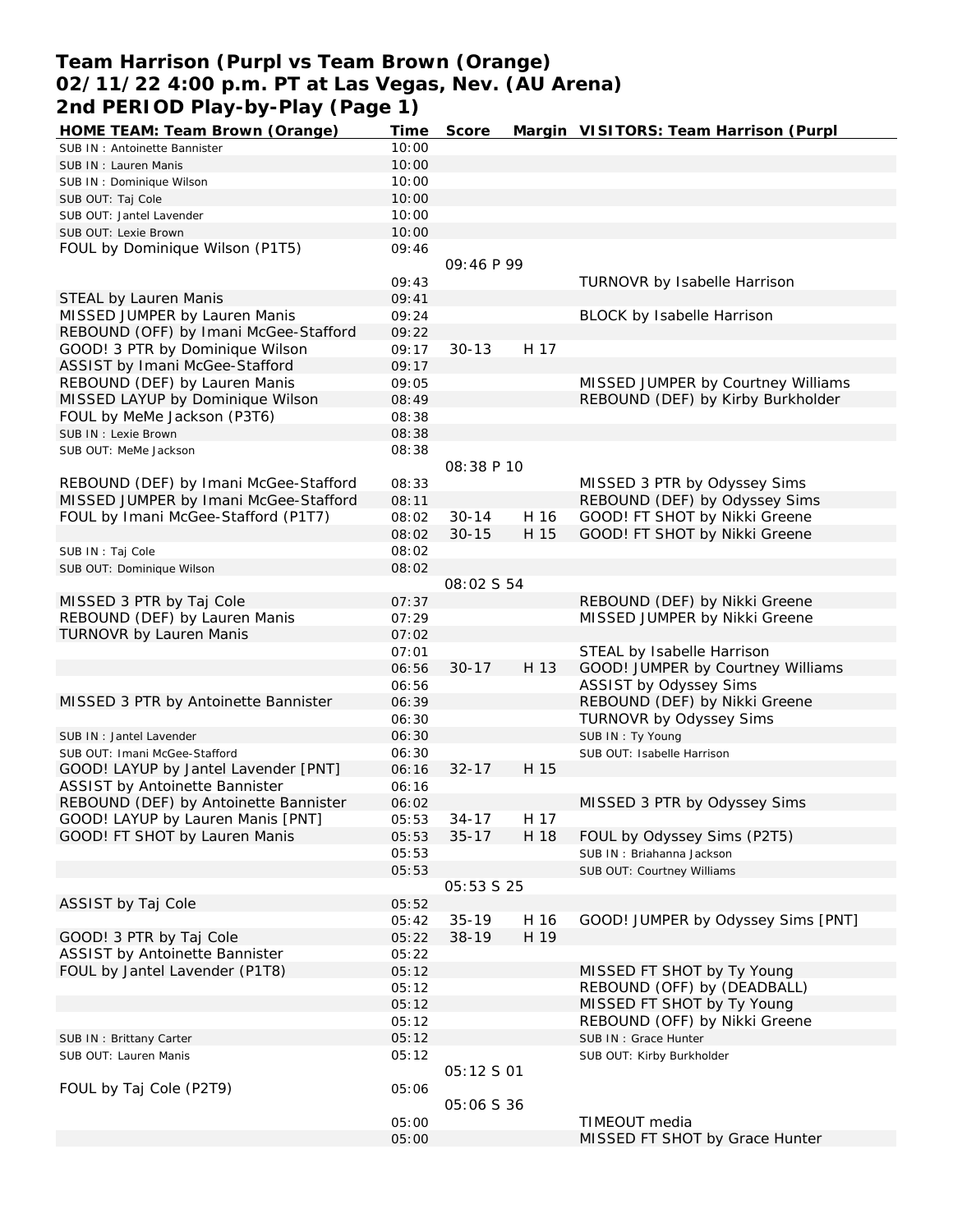# **Team Harrison (Purpl vs Team Brown (Orange) 02/11/22 4:00 p.m. PT at Las Vegas, Nev. (AU Arena) 2nd PERIOD Play-by-Play (Page 2)**

| HOME TEAM: Team Brown (Orange)                                | Time           | Score             |      | Margin VISITORS: Team Harrison (Purpl  |
|---------------------------------------------------------------|----------------|-------------------|------|----------------------------------------|
|                                                               | 05:00          |                   |      | REBOUND (OFF) by (DEADBALL)            |
|                                                               | 05:00          |                   |      | MISSED FT SHOT by Grace Hunter         |
|                                                               | 05:00          |                   |      | REBOUND (OFF) by (DEADBALL)            |
| REBOUND (DEF) by Antoinette Bannister                         | 05:00          |                   |      | MISSED FT SHOT by Grace Hunter         |
| MISSED LAYUP by Lexie Brown                                   | 04:40          |                   |      | REBOUND (DEF) by Grace Hunter          |
|                                                               | 04:23          |                   |      | MISSED LAYUP by Ty Young               |
|                                                               |                |                   |      |                                        |
|                                                               | 04:23          |                   |      | REBOUND (OFF) by (TEAM)                |
|                                                               | 04:21          |                   |      | SUB IN: Courtney Williams              |
|                                                               | 04:21          |                   |      | SUB IN: Isabelle Harrison              |
|                                                               | 04:21          |                   |      | SUB OUT: Nikki Greene                  |
|                                                               | 04:21          |                   |      | SUB OUT: Grace Hunter                  |
|                                                               | 04:17          |                   |      | MISSED LAYUP by Isabelle Harrison      |
|                                                               | 04:17          |                   |      | REBOUND (OFF) by Ty Young              |
|                                                               | 04:14          |                   |      | MISSED LAYUP by Ty Young               |
|                                                               | 04:14          |                   |      | REBOUND (OFF) by Odyssey Sims          |
| FOUL by Antoinette Bannister (P1T10)                          | 03:59          | $38 - 20$         | H 18 | GOOD! FT SHOT by Isabelle Harrison     |
|                                                               |                |                   |      |                                        |
|                                                               | 03:59          | $38 - 21$         | H 17 | GOOD! FT SHOT by Isabelle Harrison     |
|                                                               |                | 03:59 S 02        |      |                                        |
| GOOD! LAYUP by Antoinette Bannister [PNT                      | 03:38          | $40 - 21$         | H 19 |                                        |
|                                                               | 03:24          |                   |      | TURNOVR by Briahanna Jackson           |
| STEAL by Lexie Brown                                          | 03:23          |                   |      |                                        |
| MISSED LAYUP by Lexie Brown                                   | 03:20          |                   |      | BLOCK by Briahanna Jackson             |
| REBOUND (OFF) by (TEAM)                                       | 03:20          |                   |      |                                        |
| GOOD! FT SHOT by Taj Cole                                     | 03:20          | $41 - 21$         | H 20 | FOUL by Briahanna Jackson (P1T6)       |
|                                                               |                |                   |      |                                        |
| SUB IN: Dominique Wilson                                      | 03:20          |                   |      |                                        |
| SUB OUT: Antoinette Bannister                                 | 03:20          |                   |      |                                        |
|                                                               |                | 03:20 P 14        |      |                                        |
|                                                               | 03:17          |                   |      | FOUL by Briahanna Jackson (P2T7)       |
|                                                               | 03:17          |                   |      | SUB IN : Marjorie Butler               |
|                                                               | 03:17          |                   |      | SUB OUT: Briahanna Jackson             |
|                                                               |                |                   |      |                                        |
|                                                               |                |                   |      |                                        |
|                                                               |                | 03:17 P 14        |      |                                        |
|                                                               |                | $C$ 03:20 $P$ 14  |      |                                        |
| MISSED 3 PTR by Taj Cole                                      | 03:04          |                   |      | REBOUND (DEF) by Ty Young              |
| REBOUND (DEF) by Lexie Brown                                  | 02:58          |                   |      | MISSED LAYUP by Isabelle Harrison      |
| TURNOVR by Taj Cole                                           | 02:47          |                   |      |                                        |
|                                                               | 02:46          |                   |      | STEAL by Isabelle Harrison             |
|                                                               | 02:39          | $41 - 23$         | H 18 | GOOD! JUMPER by Isabelle Harrison      |
|                                                               | 02:39          |                   |      | <b>ASSIST by Courtney Williams</b>     |
|                                                               | 02:18          |                   |      |                                        |
| TURNOVR by Taj Cole                                           |                |                   |      |                                        |
|                                                               | 02:17          |                   |      | STEAL by Isabelle Harrison             |
|                                                               | 02:12          | $41 - 25$         | H 16 | GOOD! LAYUP by Isabelle Harrison [PNT] |
|                                                               | 02:12          |                   |      | <b>ASSIST by Courtney Williams</b>     |
| TIMEOUT 30sec                                                 | 02:07          |                   |      |                                        |
| SUB IN: Imani McGee-Stafford                                  | 02:07          |                   |      | SUB IN: Nikki Greene                   |
| SUB OUT: Brittany Carter                                      | 02:07          |                   |      | SUB OUT: Isabelle Harrison             |
| MISSED 3 PTR by Lexie Brown                                   | 01:46          |                   |      | REBOUND (DEF) by Odyssey Sims          |
|                                                               | 01:38          |                   |      | MISSED JUMPER by Courtney Williams     |
|                                                               | 01:38          |                   |      | REBOUND (OFF) by Nikki Greene          |
|                                                               |                |                   |      |                                        |
| FOUL by Imani McGee-Stafford (P2T11)                          | 01:35          | $41 - 26$         | H 15 | GOOD! FT SHOT by Nikki Greene          |
|                                                               | 01:35          | $41 - 27$         | H 14 | GOOD! FT SHOT by Nikki Greene          |
|                                                               |                | <i>01:35 S 54</i> |      |                                        |
| GOOD! FT SHOT by Dominique Wilson                             | 01:19          | $42 - 27$         | H 15 | FOUL by Marjorie Butler (P1T8)         |
| GOOD! FT SHOT by Dominique Wilson                             | 01:19          | 43-27             | H 16 |                                        |
|                                                               | 01:19          |                   |      | SUB IN: Kirby Burkholder               |
|                                                               | 01:19          |                   |      | SUB OUT: Marjorie Butler               |
|                                                               |                | 01:19538          |      |                                        |
|                                                               | 01:08          |                   |      | MISSED JUMPER by Odyssey Sims          |
|                                                               |                |                   |      |                                        |
|                                                               | 01:08          |                   |      | REBOUND (OFF) by Odyssey Sims          |
|                                                               | 00:59          |                   |      | TURNOVR by Odyssey Sims                |
| STEAL by Dominique Wilson<br>MISSED LAYUP by Dominique Wilson | 00:58<br>00:50 |                   |      |                                        |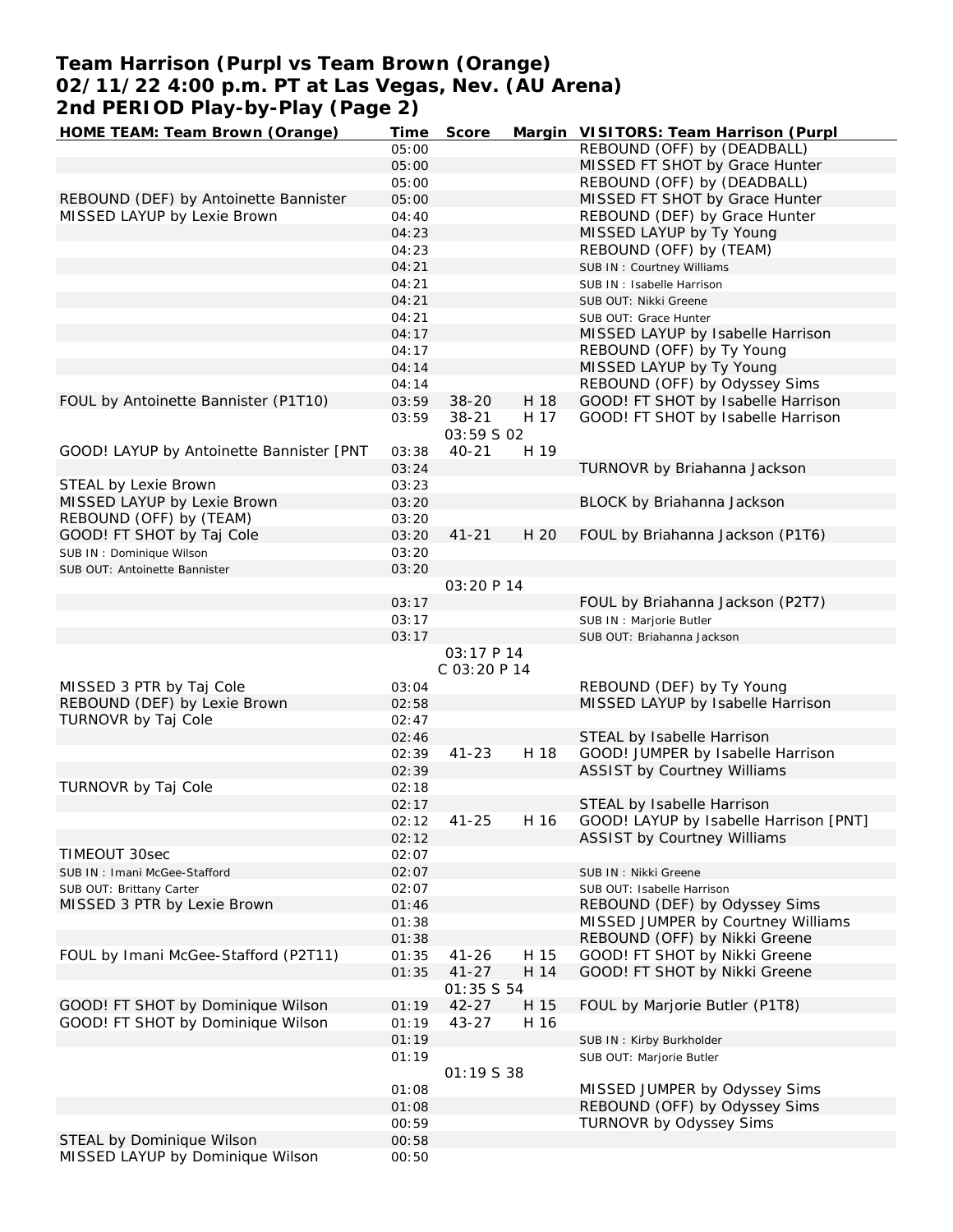# **Team Harrison (Purpl vs Team Brown (Orange) 02/11/22 4:00 p.m. PT at Las Vegas, Nev. (AU Arena) 2nd PERIOD Play-by-Play (Page 3)**

| HOME TEAM: Team Brown (Orange)       | Time  | Score |      | Margin VISITORS: Team Harrison (Purpl |
|--------------------------------------|-------|-------|------|---------------------------------------|
| REBOUND (OFF) by Jantel Lavender     | 00:50 |       |      |                                       |
| MISSED LAYUP by Jantel Lavender      | 00:46 |       |      |                                       |
| REBOUND (OFF) by Dominique Wilson    | 00:46 |       |      |                                       |
| GOOD! LAYUP by Jantel Lavender [PNT] | 00:37 | 45-27 | H 18 |                                       |
| ASSIST by Taj Cole                   | 00:37 |       |      |                                       |
|                                      | 00:26 | 45-30 | H 15 | GOOD! 3 PTR by Ty Young               |
|                                      | 00:26 |       |      | ASSIST by Odyssey Sims                |
| MISSED 3 PTR by Taj Cole             | 00:04 |       |      |                                       |
| REBOUND (OFF) by (TEAM)              | 00:04 |       |      |                                       |

Team Brown (Orange) 45, Team Harrison (Purpl 30

|                                              | In. | Off | 2nd | Fast                                                                                           |     |                         |
|----------------------------------------------|-----|-----|-----|------------------------------------------------------------------------------------------------|-----|-------------------------|
| 2nd period-only Paint T/O Chance Break Bench |     |     |     |                                                                                                |     |                         |
| Team Harrison (Purpl 4                       |     | 6   | 4   | $\left( \begin{array}{ccc} \cdot & \cdot & \cdot \\ \cdot & \cdot & \cdot \end{array} \right)$ | - 3 | Score tied - 0 times.   |
| Team Brown (Orange) 8                        |     |     | 860 |                                                                                                | 10. | Lead changed - 0 times. |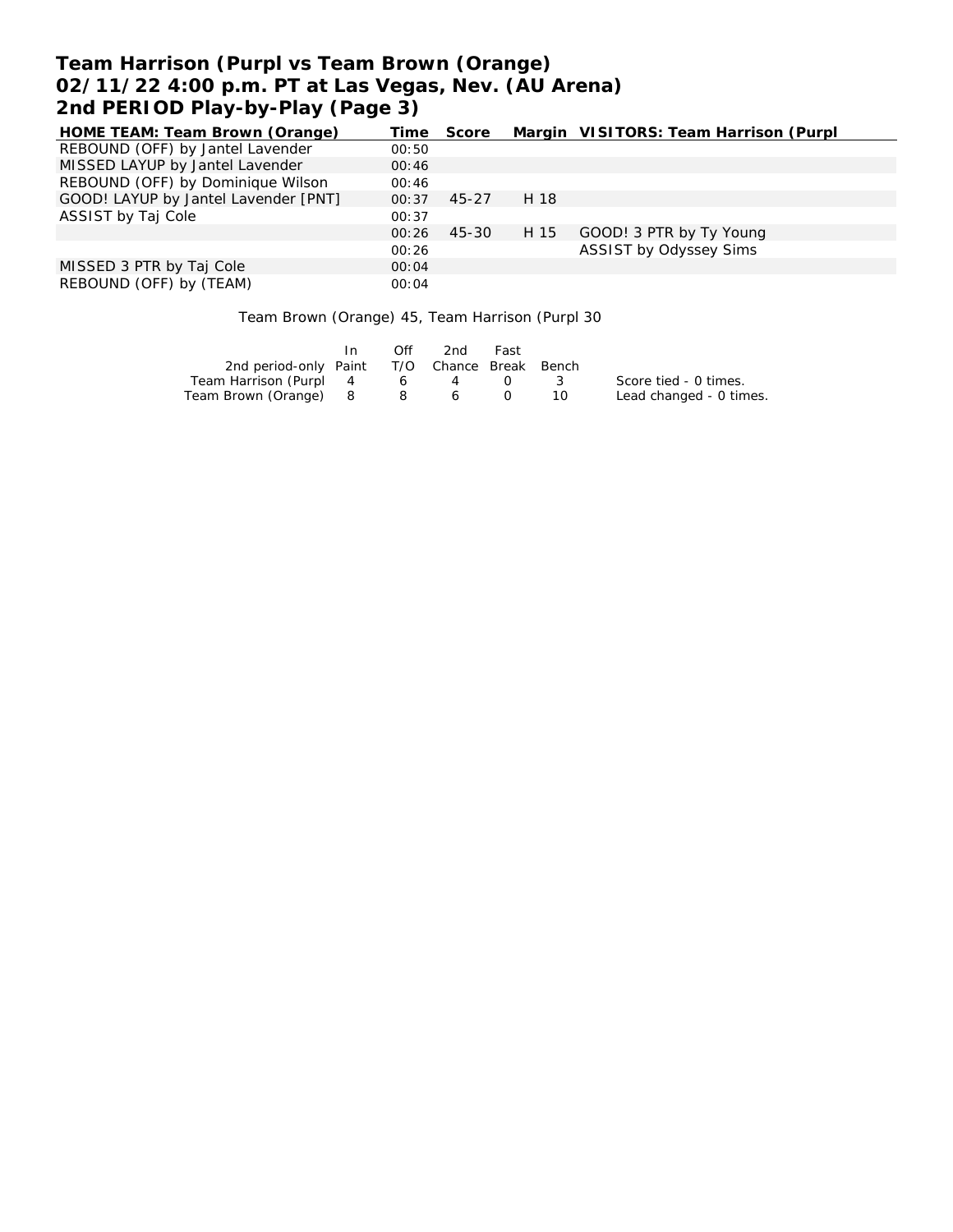## **Team Harrison (Purpl vs Team Brown (Orange) 02/11/22 4:00 p.m. PT at Las Vegas, Nev. (AU Arena) 3rd PERIOD Play-by-Play (Page 1)**

| HOME TEAM: Team Brown (Orange)          | Time  | Score       |      | Margin VISITORS: Team Harrison (Purpl  |
|-----------------------------------------|-------|-------------|------|----------------------------------------|
| REBOUND (DEF) by Imani McGee-Stafford   | 09:46 |             |      | MISSED LAYUP by Nikki Greene           |
| MISSED LAYUP by Taj Cole                | 09:37 |             |      | REBOUND (DEF) by Odyssey Sims          |
|                                         | 09:31 | 45-32       | H 13 | GOOD! LAYUP by Kirby Burkholder [PNT]  |
|                                         | 09:31 |             |      | ASSIST by Odyssey Sims                 |
| TURNOVR by Taj Cole                     | 09:08 |             |      |                                        |
|                                         | 09:07 |             |      | <b>STEAL by Courtney Williams</b>      |
| FOUL by Imani McGee-Stafford (P3T1)     | 09:02 |             |      | MISSED FT SHOT by Kirby Burkholder     |
|                                         | 09:02 |             |      | REBOUND (OFF) by (DEADBALL)            |
|                                         | 09:02 | 45-33       | H 12 | GOOD! FT SHOT by Kirby Burkholder      |
|                                         |       |             |      |                                        |
| SUB IN: Dominique Wilson                | 09:02 |             |      |                                        |
| SUB OUT: Taj Cole                       | 09:02 |             |      |                                        |
|                                         |       | 09:02 \$ 20 |      |                                        |
| GOOD! LAYUP by Jantel Lavender [PNT]    | 08:56 | 47-33       | H 14 |                                        |
| ASSIST by MeMe Jackson                  | 08:56 |             |      |                                        |
|                                         | 08:29 |             |      | <b>TURNOVR by Courtney Williams</b>    |
| STEAL by MeMe Jackson                   | 08:28 |             |      |                                        |
| MISSED 3 PTR by MeMe Jackson            | 08:21 |             |      | REBOUND (DEF) by Courtney Williams     |
|                                         | 08:08 | $47 - 35$   | H 12 | GOOD! LAYUP by Isabelle Harrison [PNT] |
|                                         | 08:08 |             |      | <b>ASSIST by Courtney Williams</b>     |
| GOOD! 3 PTR by Lexie Brown              | 07:44 | $50 - 35$   | H 15 |                                        |
|                                         | 07:34 |             |      | MISSED JUMPER by Courtney Williams     |
|                                         | 07:34 |             |      | REBOUND (OFF) by (TEAM)                |
| SUB IN: Taj Cole                        | 07:31 |             |      |                                        |
| SUB OUT: Dominique Wilson               | 07:31 |             |      |                                        |
|                                         | 07:28 | 50-37       | H 13 | GOOD! JUMPER by Isabelle Harrison      |
|                                         |       |             |      |                                        |
|                                         | 07:28 |             |      | <b>ASSIST by Courtney Williams</b>     |
| MISSED 3 PTR by MeMe Jackson            | 07:13 |             |      | REBOUND (DEF) by Nikki Greene          |
|                                         | 07:04 |             |      | TURNOVR by Isabelle Harrison           |
| STEAL by Imani McGee-Stafford           | 07:03 |             |      |                                        |
| MISSED JUMPER by Taj Cole               | 06:50 |             |      | REBOUND (DEF) by Odyssey Sims          |
| REBOUND (DEF) by Imani McGee-Stafford   | 06:35 |             |      | MISSED 3 PTR by Kirby Burkholder       |
| GOOD! LAYUP by Imani McGee-Stafford [PN | 06:24 | $52 - 37$   | H 15 |                                        |
| ASSIST by Lexie Brown                   | 06:24 |             |      |                                        |
|                                         | 06:10 | $52 - 40$   | H 12 | GOOD! 3 PTR by Isabelle Harrison       |
|                                         | 06:10 |             |      | <b>ASSIST by Courtney Williams</b>     |
| MISSED 3 PTR by Lexie Brown             | 05:47 |             |      | REBOUND (DEF) by Kirby Burkholder      |
| BLOCK by Jantel Lavender                | 05:34 |             |      | MISSED LAYUP by Isabelle Harrison      |
|                                         | 05:31 |             |      | REBOUND (OFF) by Isabelle Harrison     |
|                                         | 05:28 | $52 - 42$   | H 10 | GOOD! JUMPER by Kirby Burkholder       |
|                                         | 05:28 |             |      | ASSIST by Isabelle Harrison            |
| TIMEOUT 30sec                           | 05:25 |             |      |                                        |
| <b>TIMEOUT MEDIA</b>                    | 05:25 |             |      |                                        |
|                                         |       |             |      |                                        |
| SUB IN: Lauren Manis                    | 05:25 |             |      | SUB IN: Ty Young                       |
| SUB OUT: Imani McGee-Stafford           | 05:25 |             |      | SUB OUT: Isabelle Harrison             |
| MISSED JUMPER by Lauren Manis           | 05:12 |             |      |                                        |
| REBOUND (OFF) by (TEAM)                 | 05:12 |             |      |                                        |
| GOOD! 3 PTR by Lexie Brown              | 05:02 | 55-42       | H 13 |                                        |
|                                         | 04:42 | 55-44       | H 11 | GOOD! LAYUP by Nikki Greene [PNT]      |
|                                         | 04:42 |             |      | ASSIST by Courtney Williams            |
|                                         | 04:32 |             |      | FOUL by Odyssey Sims (P3T1)            |
| TIMEOUT media                           | 04:32 |             |      |                                        |
|                                         | 04:32 |             |      | SUB IN: Briahanna Jackson              |
|                                         | 04:32 |             |      | SUB OUT: Kirby Burkholder              |
|                                         |       | 04:32 P 14  |      |                                        |
| MISSED LAYUP by Taj Cole                | 04:26 |             |      | REBOUND (DEF) by Ty Young              |
|                                         | 04:18 |             |      | <b>TURNOVR by Courtney Williams</b>    |
| MISSED JUMPER by Jantel Lavender        | 04:07 |             |      | REBOUND (DEF) by Odyssey Sims          |
|                                         |       |             |      |                                        |
|                                         | 03:51 |             |      | TURNOVR by Courtney Williams           |
|                                         | 03:51 |             |      | SUB IN: Isabelle Harrison              |
|                                         | 03:51 |             |      | SUB OUT: Nikki Greene                  |
| TURNOVR by Jantel Lavender              | 03:41 |             |      |                                        |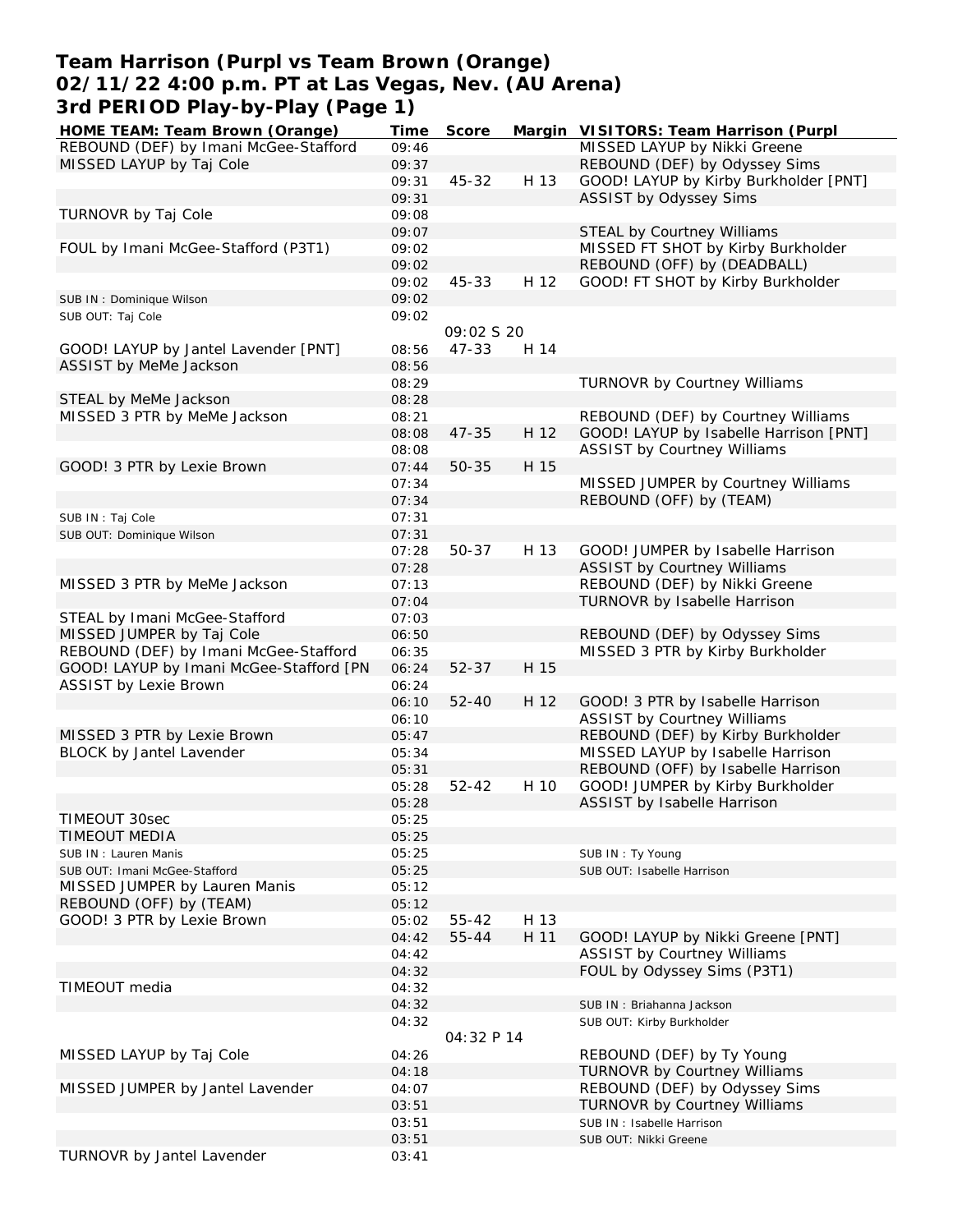### **Team Harrison (Purpl vs Team Brown (Orange) 02/11/22 4:00 p.m. PT at Las Vegas, Nev. (AU Arena) 3rd PERIOD Play-by-Play (Page 2)**

| HOME TEAM: Team Brown (Orange)   | Time  | Score     |      | Margin VISITORS: Team Harrison (Purpl  |
|----------------------------------|-------|-----------|------|----------------------------------------|
| REBOUND (DEF) by Lauren Manis    | 03:27 |           |      | MISSED JUMPER by Briahanna Jackson     |
| MISSED 3 PTR by Lauren Manis     | 03:14 |           |      | REBOUND (DEF) by Isabelle Harrison     |
| REBOUND (DEF) by Lauren Manis    | 03:05 |           |      | MISSED 3 PTR by Odyssey Sims           |
| TURNOVR by Lauren Manis          | 03:00 |           |      |                                        |
|                                  | 02:59 |           |      | STEAL by Courtney Williams             |
| REBOUND (DEF) by Jantel Lavender | 02:57 |           |      | MISSED JUMPER by Courtney Williams     |
| GOOD! LAYUP by Taj Cole [PNT]    | 02:41 | $57 - 44$ | H 13 |                                        |
|                                  | 02:24 | $57 - 46$ | H 11 | GOOD! LAYUP by Odyssey Sims [PNT]      |
| FOUL by Lauren Manis (P2T2)      | 02:24 | 57-47     | H 10 | GOOD! FT SHOT by Odyssey Sims          |
|                                  |       | 02:24S99  |      |                                        |
| MISSED LAYUP by Lauren Manis     | 02:04 |           |      | REBOUND (DEF) by Odyssey Sims          |
|                                  | 01:52 | 57-50     | H 7  | GOOD! 3 PTR by Ty Young                |
|                                  | 01:52 |           |      | ASSIST by Isabelle Harrison            |
| TURNOVR by Lauren Manis          | 01:29 |           |      |                                        |
|                                  | 01:26 | 57-52     | H 5  | GOOD! LAYUP by Isabelle Harrison [PNT] |
|                                  | 01:26 |           |      | ASSIST by Briahanna Jackson            |
| MISSED JUMPER by Lexie Brown     | 01:01 |           |      |                                        |
| REBOUND (OFF) by Jantel Lavender | 01:01 |           |      |                                        |
| TURNOVR by Jantel Lavender       | 00:57 |           |      |                                        |
|                                  | 00:55 |           |      | STEAL by Briahanna Jackson             |
|                                  | 00:54 |           |      | <b>TURNOVR by Courtney Williams</b>    |
| GOOD! 3 PTR by MeMe Jackson      | 00:39 | 60-52     | H 8  |                                        |
| ASSIST by Taj Cole               | 00:39 |           |      |                                        |
|                                  | 00:22 |           |      | FOUL by Odyssey Sims (P4T2)            |
|                                  | 00:22 |           |      | TURNOVR by Odyssey Sims                |
|                                  |       | 00:22025  |      |                                        |
| <b>TURNOVR by Taj Cole</b>       | 00:09 |           |      |                                        |
|                                  | 00:08 |           |      | STEAL by Courtney Williams             |
|                                  | 00:02 | 60-55     | H 5  | GOOD! 3 PTR by Courtney Williams       |

Team Brown (Orange) 60, Team Harrison (Purpl 55

|                                              | In In | Off.            | 2nd | Fast                                            |                         |
|----------------------------------------------|-------|-----------------|-----|-------------------------------------------------|-------------------------|
| 3rd period-only Paint T/O Chance Break Bench |       |                 |     |                                                 |                         |
| Team Harrison (Purpl 10                      |       | $6\overline{6}$ | 4   | $\left( \begin{array}{ccc} \end{array} \right)$ | Score tied - 0 times.   |
| Team Brown (Orange) 6 3 3 0                  |       |                 |     |                                                 | Lead changed - 0 times. |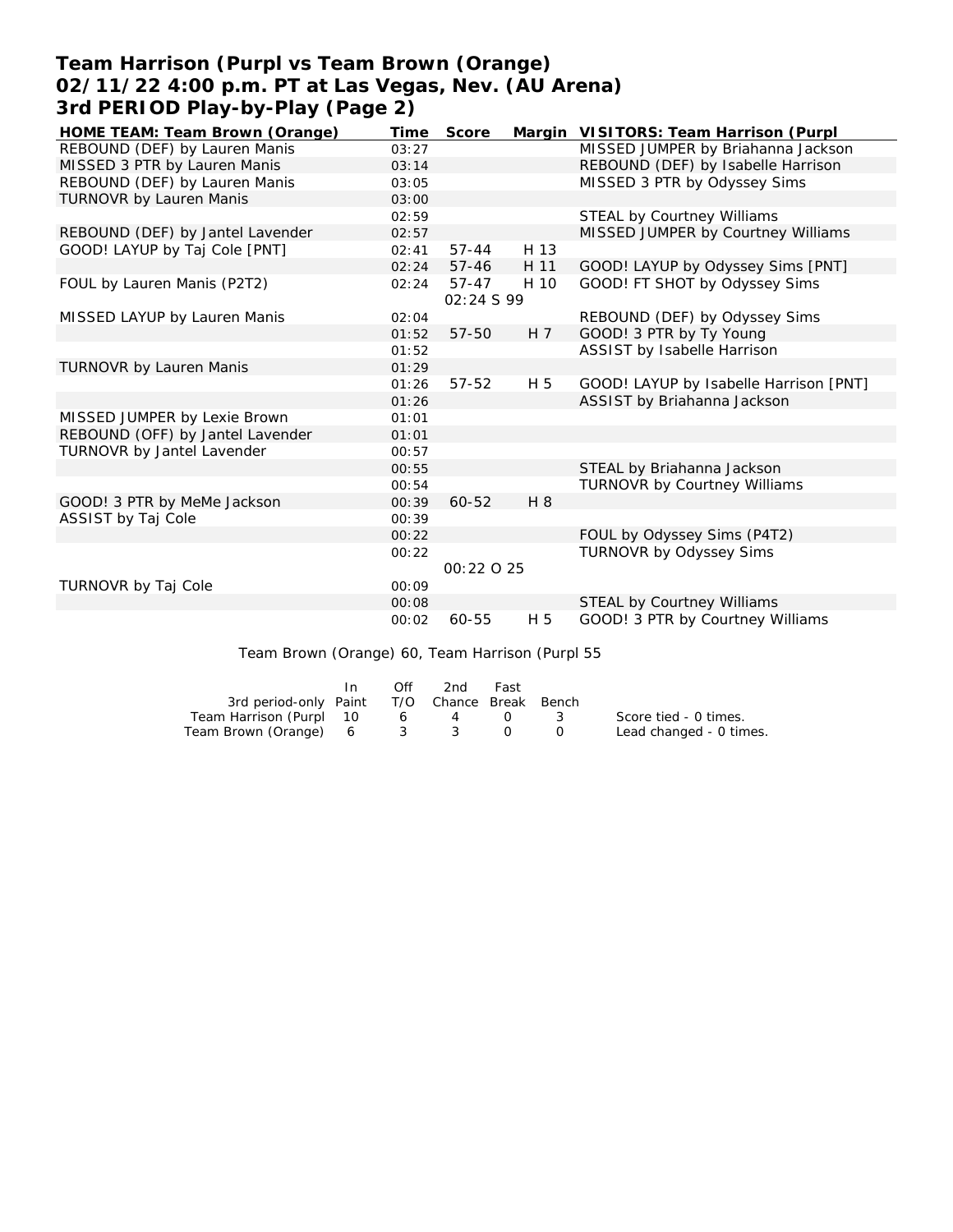### **Team Harrison (Purpl vs Team Brown (Orange) 02/11/22 4:00 p.m. PT at Las Vegas, Nev. (AU Arena) 4th PERIOD Play-by-Play (Page 1)**

| HOME TEAM: Team Brown (Orange)       | Time  | Score             |                | Margin VISITORS: Team Harrison (Purpl  |
|--------------------------------------|-------|-------------------|----------------|----------------------------------------|
| SUB IN: Dominique Wilson             | 10:00 |                   |                | SUB IN: Ty Young                       |
| SUB IN: Lauren Manis                 | 10:00 |                   |                | SUB IN: Briahanna Jackson              |
| SUB OUT: Imani McGee-Stafford        | 10:00 |                   |                | SUB OUT: Nikki Greene                  |
| SUB OUT: Taj Cole                    | 10:00 |                   |                | SUB OUT: Kirby Burkholder              |
| GOOD! FT SHOT by Dominique Wilson    | 09:46 | $61 - 55$         | H 6            | FOUL by Isabelle Harrison (P1T3)       |
| GOOD! FT SHOT by Dominique Wilson    | 09:46 | 62-55             | H 7            |                                        |
|                                      |       | 09:46 S 38        |                |                                        |
| REBOUND (DEF) by MeMe Jackson        | 09:23 |                   |                | MISSED JUMPER by Briahanna Jackson     |
| MISSED LAYUP by Lauren Manis         | 09:09 |                   |                | REBOUND (DEF) by Isabelle Harrison     |
|                                      | 09:02 | 62-57             | H 5            | GOOD! LAYUP by Isabelle Harrison [PNT] |
|                                      | 09:02 |                   |                | ASSIST by Odyssey Sims                 |
|                                      | 08:50 |                   |                | FOUL by Ty Young (P2T4)                |
|                                      | 08:50 |                   |                | SUB IN : Nikki Greene                  |
|                                      | 08:50 |                   |                | SUB OUT: Isabelle Harrison             |
|                                      |       | 08:50 P 25        |                |                                        |
| GOOD! JUMPER by Jantel Lavender      | 08:34 | 64-57             | H 7            |                                        |
| <b>ASSIST by Lauren Manis</b>        | 08:34 |                   |                |                                        |
|                                      | 08:15 | 64-59             | H 5            | GOOD! LAYUP by Ty Young [PNT]          |
|                                      | 08:15 |                   |                | <b>ASSIST by Courtney Williams</b>     |
| FOUL by Dominique Wilson (P2T3)      | 08:15 | 64-60             | H 4            | GOOD! FT SHOT by Ty Young              |
|                                      |       | 08:15 S 01        |                |                                        |
| TURNOVR by Lauren Manis              | 08:14 |                   |                |                                        |
|                                      | 08:13 |                   |                | STEAL by Odyssey Sims                  |
|                                      | 08:09 | $64 - 62$         | H <sub>2</sub> | GOOD! LAYUP by Courtney Williams [PNT] |
|                                      | 08:09 |                   |                | ASSIST by Odyssey Sims                 |
| TIMEOUT 30sec                        | 08:06 |                   |                |                                        |
| <b>TIMEOUT MEDIA</b>                 | 08:06 |                   |                |                                        |
| TURNOVR by Dominique Wilson          | 07:48 |                   |                |                                        |
|                                      | 07:33 |                   |                | STEAL by Nikki Greene                  |
|                                      | 07:28 |                   |                | MISSED JUMPER by Courtney Williams     |
|                                      | 07:28 |                   |                | REBOUND (OFF) by Ty Young              |
| FOUL by Dominique Wilson (P3T4)      | 07:23 | 64-63             | H <sub>1</sub> | GOOD! FT SHOT by Ty Young              |
|                                      | 07:23 | 64-64             | T <sub>2</sub> | GOOD! FT SHOT by Ty Young              |
| SUB IN: Taj Cole                     | 07:23 |                   |                |                                        |
| SUB OUT: MeMe Jackson                | 07:23 |                   |                |                                        |
|                                      |       | 07:23 S 01        |                |                                        |
| GOOD! 3 PTR by Lexie Brown           | 07:10 | 67-64             | H 3            |                                        |
| <b>ASSIST by Lauren Manis</b>        | 07:10 |                   |                |                                        |
|                                      | 07:01 | 67-66             | H <sub>1</sub> | GOOD! LAYUP by Odyssey Sims [PNT]      |
| MISSED 3 PTR by Lexie Brown          | 06:45 |                   |                |                                        |
| REBOUND (OFF) by Lauren Manis        | 06:45 |                   |                |                                        |
| GOOD! LAYUP by Lauren Manis [PNT]    | 06:41 | 69-66             | $H_3$          |                                        |
| REBOUND (DEF) by (TEAM)              | 06:31 |                   |                | MISSED 3 PTR by Odyssey Sims           |
| MISSED LAYUP by Jantel Lavender      | 06:08 |                   |                | REBOUND (DEF) by Odyssey Sims          |
| REBOUND (DEF) by Lauren Manis        | 06:00 |                   |                | MISSED LAYUP by Odyssey Sims           |
|                                      | 05:56 |                   |                | FOUL by Nikki Greene (P2T5)            |
|                                      | 05:56 |                   |                | SUB IN: Isabelle Harrison              |
|                                      | 05:56 |                   |                | SUB OUT: Ty Young                      |
|                                      |       | 05:56 P 25        |                |                                        |
| <b>TURNOVR by Lauren Manis</b>       | 05:47 |                   |                |                                        |
|                                      | 05:46 |                   |                | STEAL by Courtney Williams             |
|                                      | 05:30 |                   |                | MISSED 3 PTR by Courtney Williams      |
|                                      | 05:30 |                   |                | REBOUND (OFF) by Isabelle Harrison     |
|                                      | 05:26 |                   |                | MISSED LAYUP by Isabelle Harrison      |
|                                      | 05:26 |                   |                | REBOUND (OFF) by (TEAM)                |
|                                      | 05:23 | 69-68             | H <sub>1</sub> | GOOD! LAYUP by Isabelle Harrison [PNT] |
|                                      | 05:23 |                   |                | ASSIST by Briahanna Jackson            |
| FOUL by Lauren Manis (P3T5)          | 05:20 | 69-69             | T <sub>3</sub> | GOOD! FT SHOT by Isabelle Harrison     |
| SUB IN: Imani McGee-Stafford         | 05:20 |                   |                |                                        |
| SUB OUT: Lauren Manis                | 05:20 |                   |                |                                        |
|                                      |       | <i>05:20 S 02</i> |                |                                        |
| GOOD! LAYUP by Jantel Lavender [PNT] | 05:09 | $71-69$           | H <sub>2</sub> |                                        |
|                                      |       |                   |                |                                        |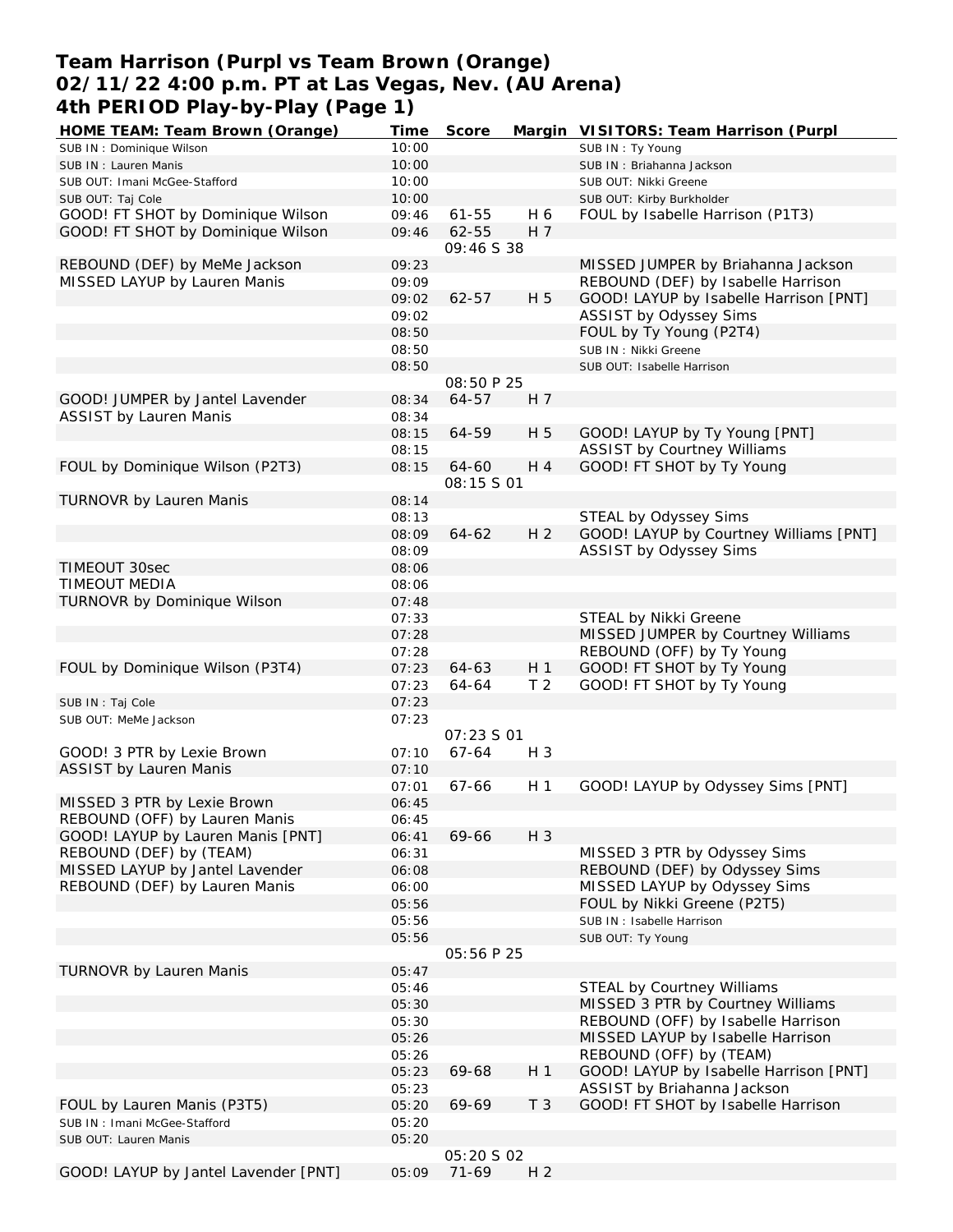### **Team Harrison (Purpl vs Team Brown (Orange) 02/11/22 4:00 p.m. PT at Las Vegas, Nev. (AU Arena) 4th PERIOD Play-by-Play (Page 2)**

| HOME TEAM: Team Brown (Orange)        | Time  | Score      |                | Margin VISITORS: Team Harrison (Purpl  |
|---------------------------------------|-------|------------|----------------|----------------------------------------|
| ASSIST by Taj Cole                    | 05:09 |            |                |                                        |
|                                       | 04:49 | $71 - 71$  | T <sub>4</sub> | GOOD! LAYUP by Isabelle Harrison [PNT] |
| FOUL by Jantel Lavender (P2T6)        | 04:49 | $71 - 72$  | V <sub>1</sub> | GOOD! FT SHOT by Isabelle Harrison     |
|                                       |       | 04:49 S 02 |                |                                        |
| MISSED JUMPER by Taj Cole             | 04:38 |            |                | REBOUND (DEF) by Isabelle Harrison     |
|                                       | 04:32 | $71 - 74$  | V <sub>3</sub> | GOOD! JUMPER by Courtney Williams      |
|                                       | 04:32 |            |                | ASSIST by Odyssey Sims                 |
| MISSED JUMPER by Taj Cole             | 04:05 |            |                | REBOUND (DEF) by Odyssey Sims          |
|                                       | 03:45 |            |                | TURNOVR by Isabelle Harrison           |
| STEAL by Dominique Wilson             | 03:43 |            |                |                                        |
| MISSED JUMPER by Dominique Wilson     | 03:33 |            |                | REBOUND (DEF) by Isabelle Harrison     |
|                                       | 03:14 | $71 - 76$  | V <sub>5</sub> | GOOD! LAYUP by Nikki Greene [PNT]      |
|                                       | 03:14 |            |                | <b>ASSIST by Courtney Williams</b>     |
|                                       | 02:56 |            |                | FOUL by Briahanna Jackson (P3T6)       |
|                                       |       | 02:56 P 07 |                |                                        |
| MISSED LAYUP by Taj Cole              | 02:48 |            |                |                                        |
| REBOUND (OFF) by Jantel Lavender      | 02:48 |            |                |                                        |
| GOOD! FT SHOT by Jantel Lavender      | 02:34 | 72-76      | $V_4$          | FOUL by Nikki Greene (P3T7)            |
| GOOD! FT SHOT by Jantel Lavender      | 02:34 | 73-76      | V <sub>3</sub> |                                        |
|                                       |       | 02:34 S 07 |                |                                        |
|                                       | 02:15 | 73-78      | V <sub>5</sub> | GOOD! JUMPER by Courtney Williams      |
| MISSED FT SHOT by Taj Cole            | 02:06 |            |                | FOUL by Odyssey Sims (P5T8)            |
| REBOUND (OFF) by (DEADBALL)           | 02:06 |            |                |                                        |
| GOOD! FT SHOT by Taj Cole             | 02:06 | 74-78      | V <sub>4</sub> |                                        |
|                                       |       | 02:06 P 14 |                |                                        |
|                                       | 01:50 | 74-80      | V6             | GOOD! JUMPER by Courtney Williams      |
| FOUL by Imani McGee-Stafford (P4T7)   | 01:33 |            |                |                                        |
| TURNOVR by Imani McGee-Stafford       | 01:33 |            |                |                                        |
|                                       | 01:33 |            |                | TIMEOUT TEAM                           |
| SUB IN : MeMe Jackson                 | 01:33 |            |                |                                        |
| SUB OUT: Lexie Brown                  | 01:33 |            |                |                                        |
|                                       |       | 01:33 0 88 |                |                                        |
|                                       | 01:16 | 74-82      | $V_8$          | GOOD! JUMPER by Nikki Greene           |
|                                       | 01:16 |            |                | <b>ASSIST by Courtney Williams</b>     |
| GOOD! LAYUP by Jantel Lavender [PNT]  | 00:58 | 76-82      | V6             |                                        |
| ASSIST by Dominique Wilson            | 00:58 |            |                |                                        |
| REBOUND (DEF) by Imani McGee-Stafford | 00:43 |            |                | MISSED 3 PTR by Briahanna Jackson      |
| GOOD! JUMPER by Dominique Wilson      | 00:33 | 78-82      | V <sub>4</sub> |                                        |
| ASSIST by Taj Cole                    | 00:33 |            |                |                                        |
| FOUL by Taj Cole (P3T8)               | 00:30 | 78-83      | V <sub>5</sub> | GOOD! FT SHOT by Odyssey Sims          |
|                                       | 00:30 | 78-84      | V6             | GOOD! FT SHOT by Odyssey Sims          |
|                                       |       | 00:30 P 99 |                |                                        |
| MISSED 3 PTR by Taj Cole              | 00:25 |            |                |                                        |
| REBOUND (OFF) by Taj Cole             | 00:25 |            |                |                                        |
| GOOD! 3 PTR by MeMe Jackson           | 00:21 | 81-84      | V <sub>3</sub> |                                        |
| ASSIST by Taj Cole                    | 00:21 |            |                |                                        |
| FOUL by Jantel Lavender (P3T9)        | 00:18 | 81-85      | V 4            | GOOD! FT SHOT by Isabelle Harrison     |
|                                       | 00:18 | 81-86      | V <sub>5</sub> | GOOD! FT SHOT by Isabelle Harrison     |
|                                       |       | 00:18 P 02 |                |                                        |
| MISSED JUMPER by Taj Cole             | 00:08 |            |                | REBOUND (DEF) by Isabelle Harrison     |
|                                       |       |            |                |                                        |

### Team Harrison (Purpl 86, Team Brown (Orange) 81

|                                              | Off | 2nd | Fast |           |                        |
|----------------------------------------------|-----|-----|------|-----------|------------------------|
| 4th period-only Paint T/O Chance Break Bench |     |     |      |           |                        |
| Team Harrison (Purpl 14                      |     | 9 5 |      | $0\quad5$ | Score tied - 3 times.  |
| Team Brown (Orange) 6 0 7                    |     |     |      |           | Lead changed - 1 time. |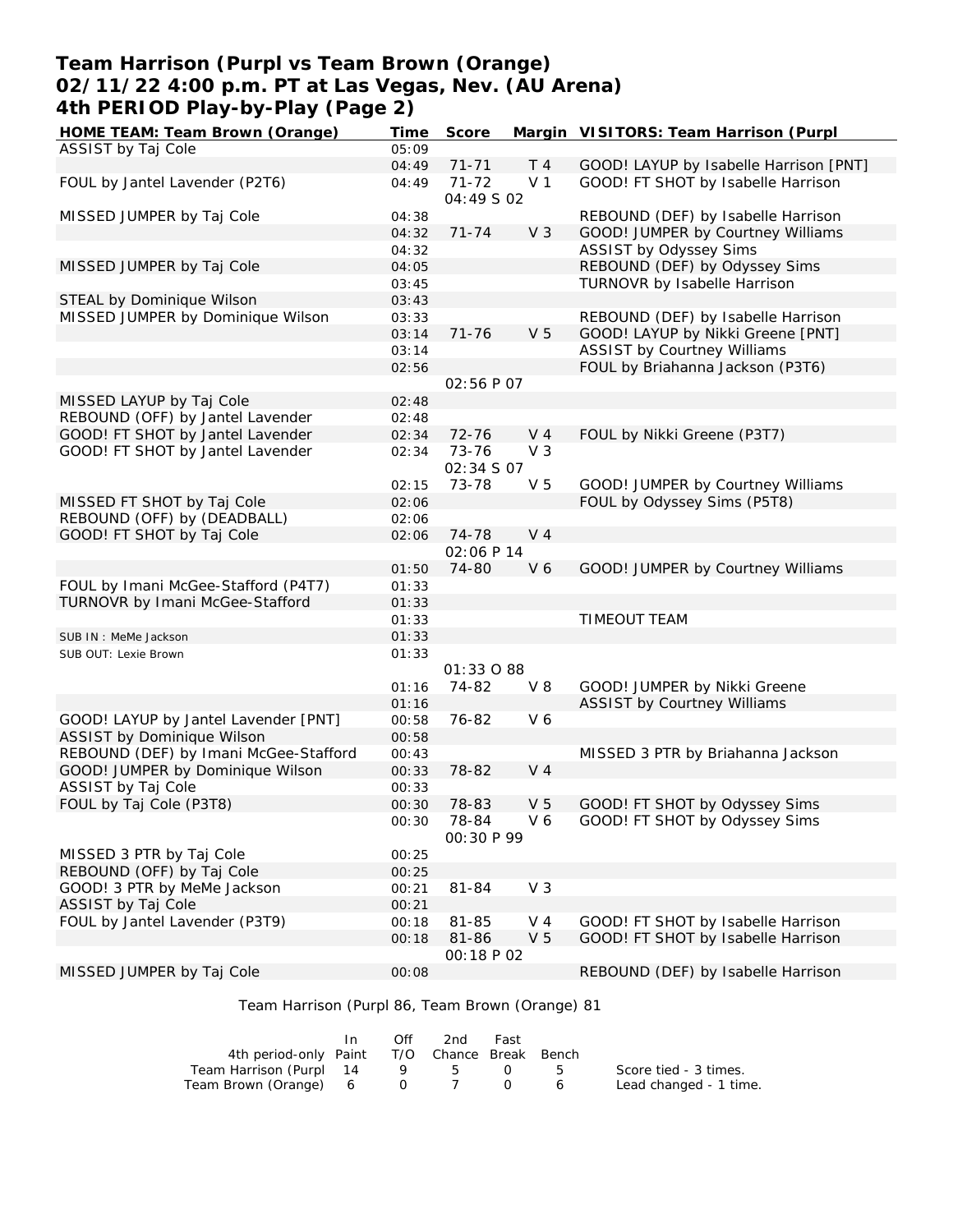#### **Official Basketball Box Score -- 1st Period-Only Team Harrison (Purpl vs Team Brown (Orange) 02/11/22 4:00 p.m. PT at Las Vegas, Nev. (AU Arena)**

**Team Harrison (Purpl 13**

|    |                                                                                       |         | Total    | 3-Ptr                |         | Rebounds       |                |                |          |                |                |                |               |          |                      |
|----|---------------------------------------------------------------------------------------|---------|----------|----------------------|---------|----------------|----------------|----------------|----------|----------------|----------------|----------------|---------------|----------|----------------------|
| ## | Player                                                                                |         |          | FG-FGA FG-FGA FT-FTA |         | Off Def Tot    |                |                | PF       | <b>TP</b>      | A              |                | TO BIK StI    |          | Min                  |
| 02 | Isabelle Harrison                                                                     | $\star$ | $0 - 3$  | $0-0$                | $0-0$   | 0              |                |                | 0        | 0              |                |                | 0             |          | 8                    |
| 10 | <b>Courtney Williams</b>                                                              | $\star$ | $0 - 2$  | $0 - 1$              | $0-0$   | $\overline{O}$ | $\Omega$       | 0              |          | $\overline{O}$ |                | $\overline{O}$ | $\Omega$      |          | 6                    |
| 20 | Kirby Burkholder                                                                      | $\star$ | $1 - 3$  | $1 - 1$              | $0-0$   | O              | 3              | 3              | 0        | 3              | $\mathcal{O}$  |                | $\Omega$      | O        | 8                    |
| 54 | Nikki Greene                                                                          | $\star$ | $0 - 2$  | $0-0$                | $1 - 2$ | 1              | $\overline{O}$ | $\mathbf{1}$   |          | 1              | 0              | $\Omega$       | $\Omega$      | 0        | 6                    |
| 99 | <b>Odyssey Sims</b>                                                                   | $\star$ | $2 - 3$  | $1 - 1$              | $2 - 2$ | $\overline{O}$ | $\overline{2}$ | $\overline{2}$ |          | $\overline{7}$ |                | 2              | $\Omega$      |          |                      |
| 01 | Ty Young                                                                              |         | $0 - 1$  | $0 - 1$              | $O-O$   | $\overline{O}$ | $\Omega$       | $\overline{O}$ |          | 0              | $\Omega$       |                | $\Omega$      | $\Omega$ | 4                    |
| 43 | Marjorie Butler                                                                       |         | $0 - 2$  | $0-0$                | $0-0$   | O              | O              | 0              | 0        | 0              | $\mathcal{O}$  | $\mathbf{O}$   | $\mathcal{O}$ |          | 2                    |
| 73 | Danni McCray                                                                          |         | $0-0$    | $0-0$                | $0-0$   | $\overline{O}$ | $\overline{O}$ | $\overline{O}$ | $\Omega$ | 0              | $\overline{O}$ | $\overline{O}$ | $\Omega$      | $\Omega$ |                      |
| 88 | Briahanna Jackson                                                                     |         | $1 - 1$  | $0-0$                | $0-0$   | O              | O              | 0              | $\Omega$ | $\overline{2}$ |                | 0              | $\Omega$      |          | 3                    |
|    | Team                                                                                  |         |          |                      |         | 1              |                | $\overline{2}$ |          |                |                |                |               |          |                      |
|    | Totals                                                                                |         | $4 - 17$ | $2 - 4$              | $3 - 4$ | 2              | 7              | $\overline{9}$ | 4        | 13             | $\overline{4}$ | 5              | $\Omega$      | 4        |                      |
|    | FG %:<br>23.5%<br>$4 - 17$<br>3FG %:<br>$2 - 4$<br>50.0%<br>FT %:<br>$3 - 4$<br>75.0% |         |          |                      |         |                |                |                |          |                |                |                |               |          | Deadball<br>Rebounds |
|    | Team Brown (Orange) 27                                                                |         |          |                      |         |                |                |                |          |                |                |                |               |          |                      |
|    |                                                                                       |         | Total    | 3-Ptr                |         | Rebounds       |                |                |          |                |                |                |               |          |                      |
|    | $ \cdot$                                                                              |         |          | تمديدا بمدا          | -- -- - | $\cdots$       |                |                |          | ---            |                |                | .             |          |                      |

| ## | Player                                                                            |         |           | FG-FGA FG-FGA  FT-FTA |         | Off Def Tot |          |                | <b>PF</b> | ТP             | A              | TO            | Blk      | Stll           | Min                       |
|----|-----------------------------------------------------------------------------------|---------|-----------|-----------------------|---------|-------------|----------|----------------|-----------|----------------|----------------|---------------|----------|----------------|---------------------------|
| 04 | Lexie Brown                                                                       | $\star$ | $2 - 2$   | 1 - 1                 | $O - O$ | 0           | 2        | 2              | O         | 5              | 2              | $\Omega$      | O        |                | 6                         |
| 07 | Jantel Lavender                                                                   | $\star$ | $3 - 5$   | $1 - 1$               | $1 - 1$ | 0           | $\Omega$ | $\overline{O}$ | O         | 8              |                | $\Omega$      | $\Omega$ | 0              |                           |
| 14 | Taj Cole                                                                          | $\star$ | $3 - 4$   | 1-1                   | $O - O$ | 0           |          |                |           | ᄀ              | $\overline{2}$ | O             | 2        | $\mathcal{P}$  |                           |
| 34 | Imani McGee-Stafford                                                              | $\star$ | $1 - 3$   | $0 - 0$               | $0 - 0$ | 1           | 3        | $\overline{4}$ | $\Omega$  | $\overline{2}$ | O              | $\mathcal{P}$ |          | 0              | 6                         |
| 90 | MeMe Jackson                                                                      | $\star$ | $1 - 4$   | $0 - 2$               | $0 - 0$ | 0           | 2        | $\overline{2}$ | 2         | っ              |                |               | 0        | $\Omega$       | 8                         |
| 25 | Lauren Manis                                                                      |         | $0 - 1$   | $0 - 0$               | $0 - 0$ | 0           | 3        | 3              |           | 0              | $\Omega$       |               | $\Omega$ | 0              | 5                         |
| 33 | Antoinette Bannister                                                              |         | $0 - 0$   | $0 - 0$               | $0 - 0$ | 0           | 0        | $\overline{O}$ | $\Omega$  | 0              | $\Omega$       | O             | $\circ$  | 0              | 2                         |
| 38 | Dominique Wilson                                                                  |         | $1 - 1$   | $1 - 1$               | $O-O$   | 0           | $\Omega$ | $\Omega$       | $\Omega$  | 3              | $\Omega$       | $\Omega$      | $\Omega$ | $\Omega$       | 4                         |
|    | Team                                                                              |         |           |                       |         |             | 0        |                |           |                |                |               |          |                |                           |
|    | <b>Totals</b>                                                                     |         | $11 - 20$ | $4 - 6$               | $1 - 1$ | 2           | 11       | 3<br>1         | 4         | 27             | 6              | 4             | 3        | 3 <sup>1</sup> |                           |
|    | FG %: 11-20<br>55.0%<br>$3FG \%$ :<br>66.7%<br>$4-6$<br>FT %:<br>100.0<br>$1 - 1$ |         |           |                       |         |             |          |                |           |                |                |               |          |                | Deadball<br>Rebounds<br>O |

Officials: Erik Aellig, DeSelle Dean, Brit White Technical fouls: Team Harrison (Purpl-None. Team Brown (Orange)-None. Attendance:

| Score by periods     | 1st | $2nd$ 3rd $4th$ |  |  |
|----------------------|-----|-----------------|--|--|
| Team Harrison (Purpl |     |                 |  |  |
| Team Brown (Orange)  |     |                 |  |  |

|        | In. | Off | 2nd                          | Fast       |  |
|--------|-----|-----|------------------------------|------------|--|
| Points |     |     | Paint T/O Chance Break Bench |            |  |
| 97     |     | 6.  | $\mathbf{1}$                 | $\sqrt{ }$ |  |
| 95     | 6   |     | ર                            |            |  |

Last FG - 97 1st-00:21, 95 1st-01:28.

Largest lead - 97 None, 95 by 21 1st-01:28.

97 led for 00:00. 95 led for 38:28. Game was tied for -8:-28.

Score tied - 1 time. Lead changed - 0 times.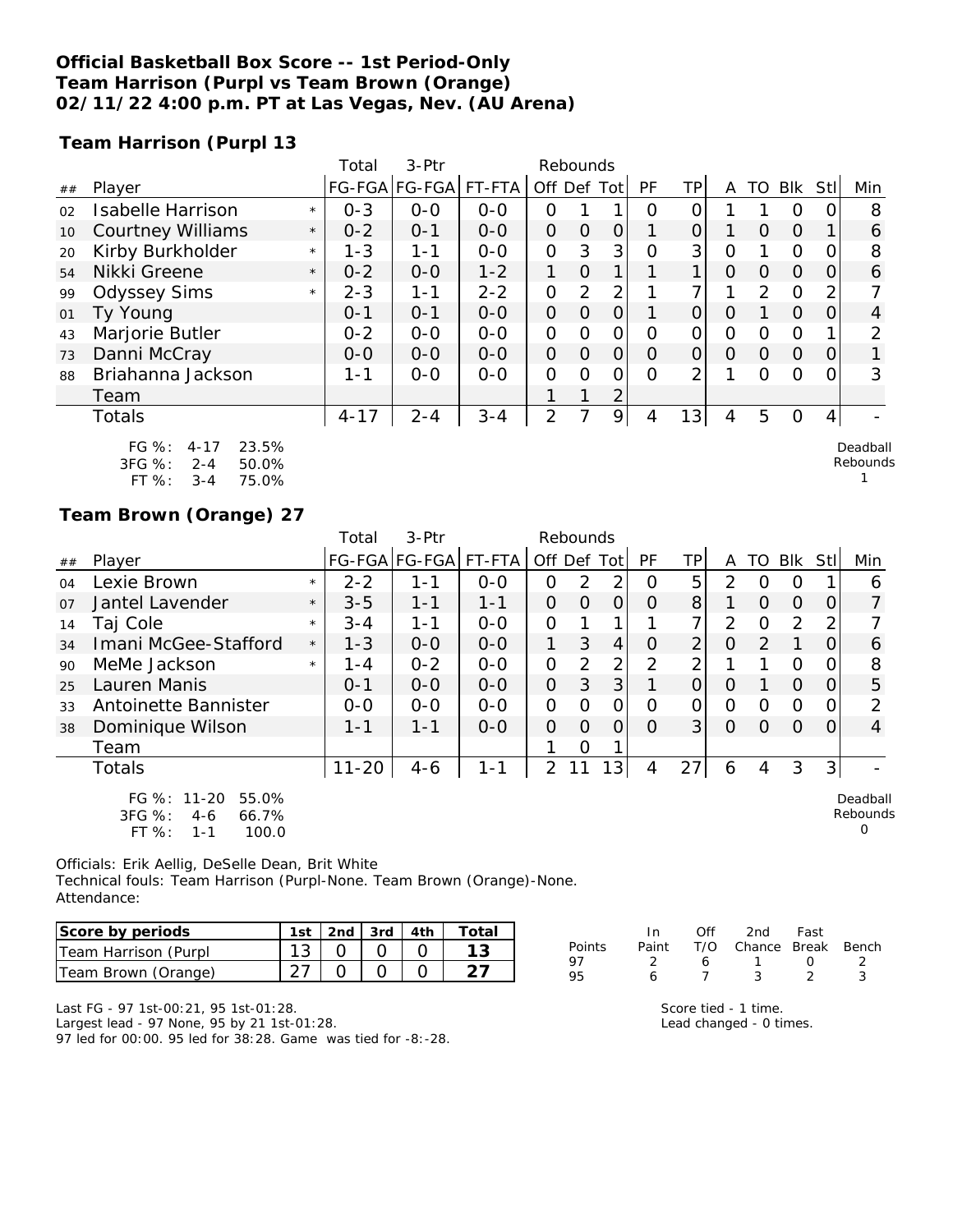#### **Official Basketball Box Score -- 2nd Period-Only Team Harrison (Purpl vs Team Brown (Orange) 02/11/22 4:00 p.m. PT at Las Vegas, Nev. (AU Arena)**

**Team Harrison (Purpl 17**

|    |                                                                                        |         | Total    | 3-Ptr                 |          | Rebounds       |          |                |          |                |                |          |              |          |                           |
|----|----------------------------------------------------------------------------------------|---------|----------|-----------------------|----------|----------------|----------|----------------|----------|----------------|----------------|----------|--------------|----------|---------------------------|
| ## | Player                                                                                 |         |          | FG-FGA FG-FGA  FT-FTA |          | Off Def Tot    |          |                | PF       | ΤP             | A              | TO       | Blk          | Stll     | Min                       |
| 02 | <b>Isabelle Harrison</b>                                                               | $\star$ | $2 - 4$  | $0 - 0$               | $2 - 2$  | Ο              | Ο        |                | $\Omega$ | 6              | 0              |          |              | 3        | 5                         |
| 10 | <b>Courtney Williams</b>                                                               | $\star$ | $1 - 3$  | $0 - 0$               | $0 - 0$  | $\overline{O}$ | 0        | 0              | $\Omega$ | $\overline{2}$ | $\overline{2}$ | $\Omega$ | $\Omega$     | 0        | 8                         |
| 20 | Kirby Burkholder                                                                       | $\star$ | $0-0$    | $O-O$                 | $0 - 0$  | 0              |          |                | O        | 0              | 0              | 0        | $\Omega$     |          | 6                         |
| 54 | Nikki Greene                                                                           | $\star$ | $0 - 1$  | $0-0$                 | $4 - 4$  | $\overline{2}$ | 2        | 4              | O        | 4              | 0              | 0        | $\Omega$     | O        |                           |
| 99 | <b>Odyssey Sims</b>                                                                    | $\star$ | 1 - 4    | $0 - 2$               | $0-0$    | $\overline{2}$ | 2        | 4              |          | $\overline{2}$ | $\overline{2}$ | 2        | $\Omega$     | $\Omega$ | 10                        |
| 01 | Ty Young                                                                               |         | $1 - 3$  | $1 - 1$               | $0 - 2$  | 1.             | 1        | 2 <sub>1</sub> | $\Omega$ | 3 <sup>1</sup> | $\Omega$       | $\Omega$ | $\Omega$     | $\Omega$ | 6                         |
| 36 | Grace Hunter                                                                           |         | $0-0$    | $0-0$                 | $0 - 3$  | 0              |          | 1              | O        | 0              | 0              | $\Omega$ | $\mathbf{O}$ | O        | $0+$                      |
| 43 | Marjorie Butler                                                                        |         | $0 - 0$  | $0-0$                 | $0-0$    | $\overline{O}$ | $\Omega$ | 0              |          | $\overline{O}$ | $\Omega$       | $\Omega$ | $\Omega$     | $\Omega$ |                           |
| 88 | Briahanna Jackson                                                                      |         | $0 - 0$  | $0-0$                 | $0-0$    | 0              | $\Omega$ | O              | 2        | 0              | $\Omega$       |          |              |          | 2                         |
|    | Team                                                                                   |         |          |                       |          | 1              | $\Omega$ |                |          |                |                |          |              |          |                           |
|    | <b>Totals</b>                                                                          |         | $5 - 15$ | $1 - 3$               | $6 - 11$ | 6              | 7        | 13             | 4        | 17             | 4              | 4        | 2            | 3        |                           |
|    | FG %:<br>$5 - 15$<br>33.3%<br>3FG %:<br>33.3%<br>$1 - 3$<br>FT %:<br>54.5%<br>$6 - 11$ |         |          |                       |          |                |          |                |          |                |                |          |              |          | Deadball<br>Rebounds<br>3 |

### **Team Brown (Orange) 18**

|    |                                                                                           |         | Total    | 3-Ptr   |                      | Rebounds       |                |                |          |                |                |          |          |          |                           |
|----|-------------------------------------------------------------------------------------------|---------|----------|---------|----------------------|----------------|----------------|----------------|----------|----------------|----------------|----------|----------|----------|---------------------------|
| ## | Player                                                                                    |         |          |         | FG-FGA FG-FGA FT-FTA | Off Def Tot    |                |                | PF       | ΤP             | A              | TO.      | Blk      | Stll     | Min                       |
| 04 | Lexie Brown                                                                               | $\star$ | $0 - 3$  | $O - 1$ | $0 - 0$              | 0              |                |                | O        | O              | 0              | 0        | O        |          | 8                         |
| 07 | Jantel Lavender                                                                           | $\star$ | $2 - 3$  | $0 - 0$ | $O - O$              | 1              | $\Omega$       | 1              |          | 4              | $\Omega$       | $\Omega$ | $\Omega$ | 0        | 6                         |
| 14 | Taj Cole                                                                                  | $\star$ | $1 - 4$  | $1 - 4$ | $1 - 1$              | 0              | O              | O              |          | 4              | $\overline{2}$ | 2        | $\Omega$ |          | 8                         |
| 34 | Imani McGee-Stafford                                                                      | $\star$ | $0 - 1$  | $0 - 0$ | $0 - 0$              |                |                | $\overline{2}$ | 2        | $\overline{O}$ |                | $\Omega$ | $\Omega$ | $\Omega$ | 5                         |
| 90 | MeMe Jackson                                                                              | $\star$ | $0 - 0$  | $0 - 0$ | $O - O$              | 0              | $\Omega$       | O              |          | 0              | 0              | $\Omega$ | $\Omega$ |          |                           |
| 25 | Lauren Manis                                                                              |         | $1 - 2$  | $0 - 0$ | $1 - 1$              | $\overline{O}$ | 2              | $\overline{2}$ | $\Omega$ | 3 <sup>1</sup> | 0              |          | $\Omega$ |          | 4                         |
| 33 | Antoinette Bannister                                                                      |         | $1 - 2$  | $O - 1$ | $O-O$                | $\Omega$       | 2              | $\overline{2}$ |          | $\overline{2}$ | $\overline{2}$ | $\Omega$ | $\Omega$ | O        | 6                         |
| 38 | Dominique Wilson                                                                          |         | $1 - 3$  | $1 - 1$ | $2 - 2$              | 1              | $\Omega$       | 1              |          | 5              | $\Omega$       | $\Omega$ | $\Omega$ |          | 5                         |
| 52 | <b>Brittany Carter</b>                                                                    |         | $O-O$    | $0 - 0$ | $O - O$              | 0              | 0              | 0              | $\Omega$ | 0              | $\Omega$       | $\Omega$ | $\Omega$ |          | 3                         |
|    | Team                                                                                      |         |          |         |                      | $\overline{2}$ | $\overline{O}$ | 2              |          |                |                |          |          |          |                           |
|    | <b>Totals</b>                                                                             |         | $6 - 18$ | $2 - 7$ | $4 - 4$              | 5              | 6              |                |          | 18             | 5              | 3        | $\Omega$ | 3        |                           |
|    | $FG \%$ :<br>33.3%<br>$6 - 18$<br>3FG %:<br>28.6%<br>$2 - 7$<br>FT %:<br>100.0<br>$4 - 4$ |         |          |         |                      |                |                |                |          |                |                |          |          |          | Deadball<br>Rebounds<br>0 |

Officials: Erik Aellig, DeSelle Dean, Brit White

Technical fouls: Team Harrison (Purpl-None. Team Brown (Orange)-None. Attendance:

| Score by periods     | 1st | $\vert$ 2nd $\vert$ 3rd $\vert$ 4th |  | $\tau$ otal |
|----------------------|-----|-------------------------------------|--|-------------|
| Team Harrison (Purpl |     |                                     |  |             |
| Team Brown (Orange)  |     |                                     |  |             |

|  |  | Last FG - 97 2nd-00:26, 95 2nd-00:37. |  |
|--|--|---------------------------------------|--|
|  |  |                                       |  |

Largest lead - 97 None, 95 by 21 1st-01:28.

97 led for 00:00. 95 led for 19:38. Game was tied for 00:00.

| T/O Chance Break Bench |
|------------------------|
| -3                     |
| 10                     |
|                        |

Score tied - 0 times. Lead changed - 0 times.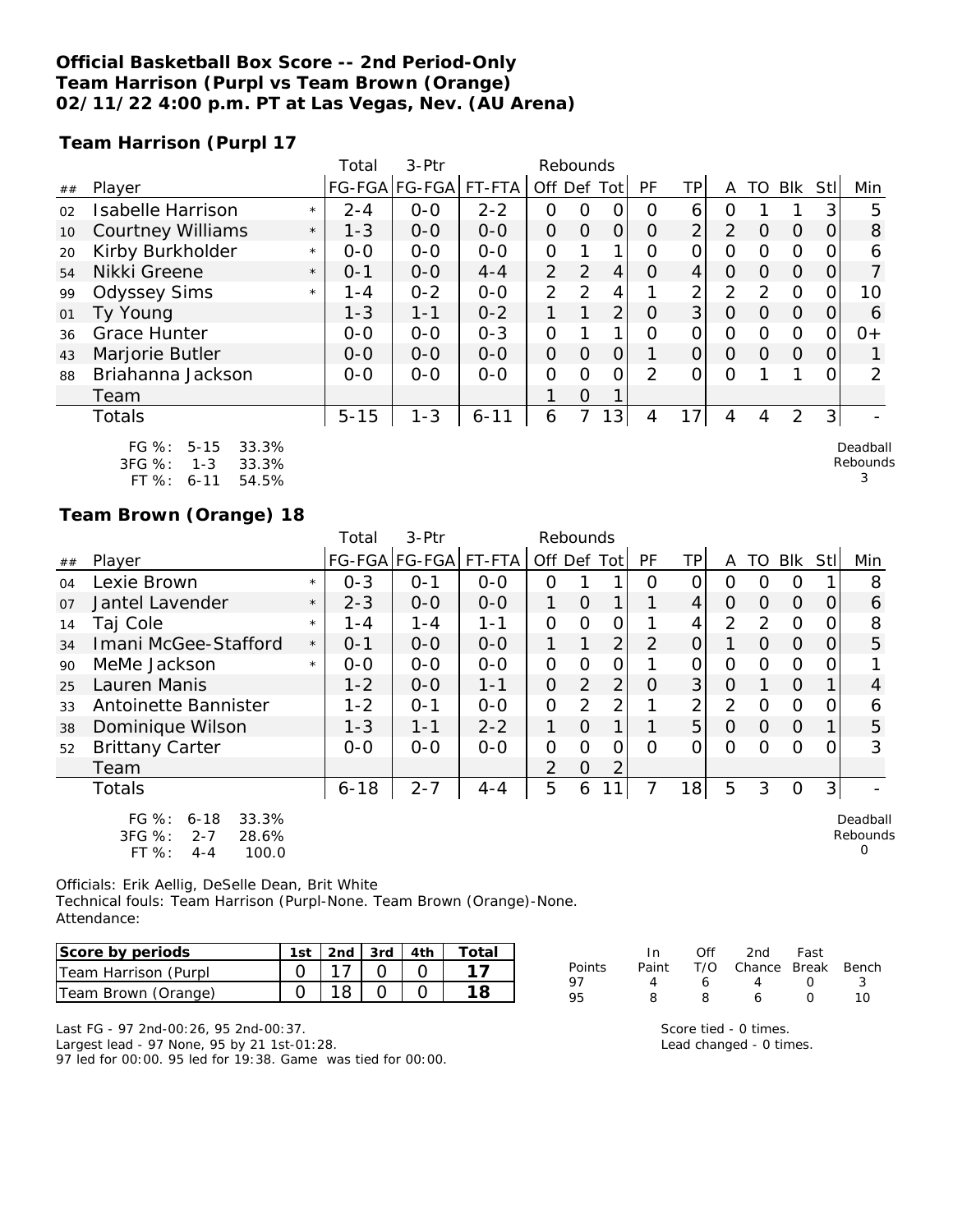#### **Official Basketball Box Score -- 3rd Period-Only Team Harrison (Purpl vs Team Brown (Orange) 02/11/22 4:00 p.m. PT at Las Vegas, Nev. (AU Arena)**

**Team Harrison (Purpl 25**

|    |                          |         | Total     | $3-Ptr$       |         |         | Rebounds |      |               |                |         |    |            |            |          |
|----|--------------------------|---------|-----------|---------------|---------|---------|----------|------|---------------|----------------|---------|----|------------|------------|----------|
| ## | Player                   |         |           | FG-FGA FG-FGA | FT-FTA  | Off Def |          | Totl | PF            | TΡ             | A       | TΟ | <b>BIK</b> | <b>Stl</b> | Min      |
| 02 | Isabelle Harrison        | $\star$ | $4 - 5$   | 1-1           | $0 - 0$ |         |          | 2    | O             | 9              | າ       |    | Ο          | 0          | 8        |
| 10 | <b>Courtney Williams</b> | $\star$ | $1 - 3$   | $1 - 1$       | $0 - 0$ | O       |          | 1    | $\Omega$      | 3              | 4       | 4  | $\Omega$   | 3          | 10       |
| 20 | Kirby Burkholder         | $\star$ | $2 - 3$   | $0 - 1$       | $1 - 2$ | O       |          |      | Ο             | 5              | O       | Ω  | O          | 0          | 5        |
| 54 | Nikki Greene             | $\star$ | $1 - 2$   | $0 - 0$       | $0 - 0$ | O       |          |      | 0             | $\overline{2}$ | 0       | O  | $\Omega$   | 0          | 6        |
| 99 | <b>Odyssey Sims</b>      | $\star$ | $1 - 2$   | $O - 1$       | $1 - 1$ | O       | 4        | 4    | 2             | 3              |         |    | 0          | 0          | 10       |
| 01 | Ty Young                 |         | $1 - 1$   | $1 - 1$       | $0 - 0$ | O       |          | 1    | $\Omega$      | 3              | $\circ$ | O  | $\Omega$   | 0          | 5        |
| 88 | Briahanna Jackson        |         | $0 - 1$   | $0 - 0$       | $0 - 0$ | O       | 0        | 0    | O             |                |         | Ω  | 0          |            | 4        |
|    | Team                     |         |           |               |         |         | $\Omega$ | 1    |               |                |         |    |            |            |          |
|    | Totals                   |         | $10 - 17$ | $3 - 5$       | $2 - 3$ | 2       | 9        | 1    | $\mathcal{P}$ | 25             | 8       | Ô  | Ο          | 4          |          |
|    | FG %: 10-17<br>58.8%     |         |           |               |         |         |          |      |               |                |         |    |            |            | Deadball |

FG %: 10-17 58.8% 3FG %: 3-5 60.0% FT %: 2-3 66.7%

**Team Brown (Orange) 15**

|    |                                                                                  |         | Total    | $3-$ Ptr             |         | Rebounds       |          |                |          |                |                |                  |            |                |                           |
|----|----------------------------------------------------------------------------------|---------|----------|----------------------|---------|----------------|----------|----------------|----------|----------------|----------------|------------------|------------|----------------|---------------------------|
| ## | Player                                                                           |         |          | FG-FGA FG-FGA FT-FTA |         | Off Def        |          | Totl           | PF       | TPI            | A              | TO               | <b>Blk</b> | Stll           | Min                       |
| 04 | Lexie Brown                                                                      | $\star$ | $2 - 4$  | $2 - 3$              | $0 - 0$ | 0              | O        | 0              | O        | 6              |                | Ω                | O          |                | 10                        |
| 07 | Jantel Lavender                                                                  | $\star$ | $1 - 2$  | $0 - 0$              | $0 - 0$ | 1.             |          | $\overline{2}$ | $\Omega$ | $\overline{2}$ | $\overline{O}$ | $\mathcal{P}$    |            | 0              | 10                        |
| 14 | Taj Cole                                                                         | $\star$ | 1 - 4    | $0 - 0$              | $0 - 0$ | 0              | 0        | O              | O        | 2              |                | 2                | 0          | 0              | 8                         |
| 34 | Imani McGee-Stafford                                                             | $\star$ | $1 - 1$  | $0 - 0$              | $0 - 0$ | $\Omega$       | 2        | 2              |          | $\overline{2}$ | $\Omega$       | O                | $\Omega$   |                | 4                         |
| 90 | MeMe Jackson                                                                     | $\star$ | $1 - 3$  | $1 - 3$              | $0 - 0$ | 0              | O        | O              | O        | 3              |                | O                | $\Omega$   |                | 10                        |
| 25 | Lauren Manis                                                                     |         | $0 - 3$  | $0 - 1$              | $0-0$   | $\overline{O}$ | 2        | $\overline{2}$ |          | $\overline{O}$ | $\overline{O}$ | $\mathcal{P}$    | $\Omega$   | O              | 5                         |
| 38 | Dominique Wilson                                                                 |         | $O-O$    | $O-O$                | $O-O$   | $\Omega$       | $\Omega$ | $\Omega$       | ∩        | 0              | $\Omega$       | $\left( \right)$ | $\Omega$   | 0              |                           |
|    | Team                                                                             |         |          |                      |         |                | $\Omega$ |                |          |                |                |                  |            |                |                           |
|    | Totals                                                                           |         | $6 - 17$ | $3 - 7$              | $O-O$   | $\overline{2}$ | 5        | 7              | 2        | 15             | 3              | 6                |            | $\overline{2}$ |                           |
|    | FG %:<br>35.3%<br>$6 - 17$<br>3FG %:<br>42.9%<br>$3 - 7$<br>FT%<br>0.0%<br>$O-O$ |         |          |                      |         |                |          |                |          |                |                |                  |            |                | Deadball<br>Rebounds<br>O |

Officials: Erik Aellig, DeSelle Dean, Brit White Technical fouls: Team Harrison (Purpl-None. Team Brown (Orange)-None. Attendance:

| Score by periods        | 1st | 2nd | 3rd | 4th | `otal |        |       |     | 2nd    | Fast  |       |
|-------------------------|-----|-----|-----|-----|-------|--------|-------|-----|--------|-------|-------|
| Team Harrison<br>(Purpl |     |     | ∠◡  |     |       | Points | Paint | T/C | Chance | Break | Bench |
| Team Brown (Orange)     |     |     |     |     |       |        | 10    |     |        |       |       |

Last FG - 97 3rd-00:02, 95 3rd-00:39. Largest lead - 97 None, 95 by 21 1st-01:28.

97 led for 00:00. 95 led for 10:00. Game was tied for 00:00.

|    |    |   | UII ZIIU FASL                |            |        |
|----|----|---|------------------------------|------------|--------|
| ts |    |   | Paint T/O Chance Break Bench |            |        |
|    | 10 | 6 | $\overline{4}$               | $\Omega$ 3 |        |
|    | 6  |   | -3                           | $\cap$     | $\cap$ |
|    |    |   |                              |            |        |

Rebounds 1

Score tied - 0 times. Lead changed - 0 times.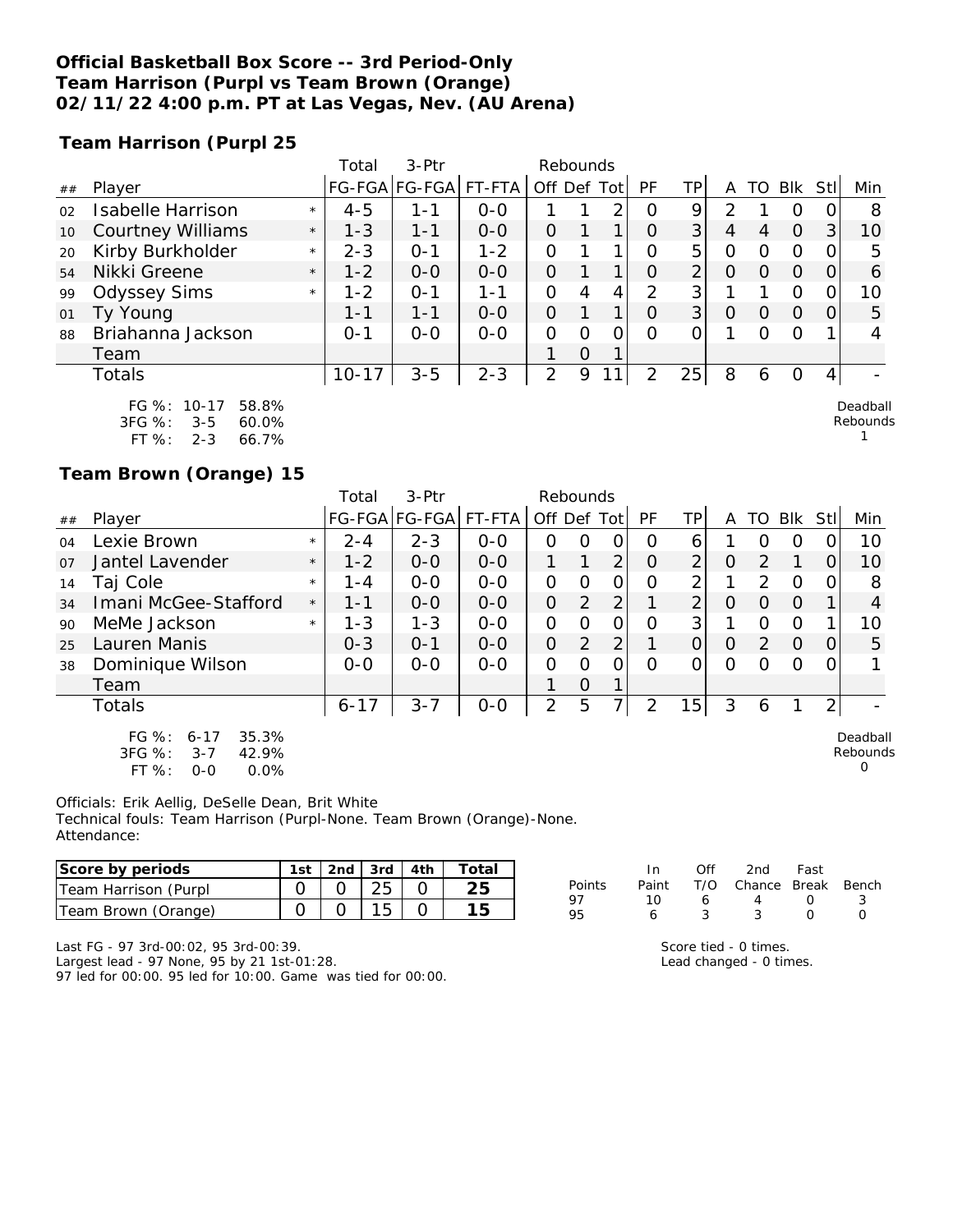#### **Official Basketball Box Score -- 4th Period-Only Team Harrison (Purpl vs Team Brown (Orange) 02/11/22 4:00 p.m. PT at Las Vegas, Nev. (AU Arena)**

**Team Harrison (Purpl 31**

|    |                                                                     |         | Total     | 3-Ptr                |         |             | Rebounds      |   |          |                |         |          |          |          |                      |
|----|---------------------------------------------------------------------|---------|-----------|----------------------|---------|-------------|---------------|---|----------|----------------|---------|----------|----------|----------|----------------------|
| ## | Player                                                              |         |           | FG-FGA FG-FGA FT-FTA |         | Off Def Tot |               |   | PF       | TPI            | Α       | TO.      | Blk Stl  |          | Min                  |
| 02 | <b>Isabelle Harrison</b>                                            | $\star$ | $3 - 4$   | $0 - 0$              | $4 - 4$ |             | 4             | 5 |          | 10             | O       |          | O        | $\Omega$ |                      |
| 10 | <b>Courtney Williams</b>                                            | $\star$ | $4 - 6$   | $O - 1$              | $0 - 0$ | 0           | $\Omega$      | 0 | $\Omega$ | 8 <sup>1</sup> | 3       | $\Omega$ | $\Omega$ |          | 10                   |
| 54 | Nikki Greene                                                        | $\star$ | $2 - 2$   | $0 - 0$              | $0 - 0$ | 0           | 0             | 0 | 2        | 4              | 0       | O        | O        |          | 8                    |
| 99 | <b>Odyssey Sims</b>                                                 | $\star$ | $1 - 3$   | $O - 1$              | $2 - 2$ | 0           | $\mathcal{P}$ | 2 |          | 4              | 3       | O        | $\Omega$ |          | 10                   |
| 01 | Ty Young                                                            |         | 1-1       | $0 - 0$              | $3 - 3$ | 1           | $\Omega$      |   |          | 5              | $\circ$ | $\Omega$ | O        |          |                      |
| 88 | Briahanna Jackson                                                   |         | $0 - 2$   | $O - 1$              | $0 - 0$ | 0           | $\Omega$      | 0 |          |                |         | $\Omega$ | $\Omega$ |          | 10                   |
|    | Team                                                                |         |           |                      |         |             | 0             |   |          |                |         |          |          |          |                      |
|    | Totals                                                              |         | $11 - 18$ | $0 - 3$              | $9 - 9$ | 3           | 6             | 9 | 6        | 31             |         |          | O        | 3        |                      |
|    | FG %: 11-18 61.1%<br>$3EC^{\circ}$ %.<br>$\cap$ $\cap\%$<br>$0 - 3$ |         |           |                      |         |             |               |   |          |                |         |          |          |          | Deadball<br>Rebounds |

 $\Omega$ 

1

3FG %: 0-3 0.0% FT %: 9-9 100.0

**Team Brown (Orange) 21**

|    |                                                           |         | Total    | $3-$ Ptr             |         | Rebounds    |   |                |               |          |                |    |            |          |                      |
|----|-----------------------------------------------------------|---------|----------|----------------------|---------|-------------|---|----------------|---------------|----------|----------------|----|------------|----------|----------------------|
| ## | Player                                                    |         |          | FG-FGA FG-FGA FT-FTA |         | Off Def Tot |   |                | PF            | TP.      | А              | TO | <b>BIK</b> | Stl      | Min                  |
| 04 | Lexie Brown                                               | $\star$ | $1 - 2$  | $1 - 2$              | $0 - 0$ | 0           | Ω | ი              | Ω             | 3        | ი              | ∩  | Ο          |          | 8                    |
| 07 | Jantel Lavender                                           | $\star$ | $3 - 4$  | $0 - 0$              | $2 - 2$ |             | Ο | 1              | 2             | 8        | 0              | Ω  | $\Omega$   | $\Omega$ | 10                   |
| 14 | Taj Cole                                                  | $\star$ | $0 - 5$  | $O - 1$              | $1 - 2$ |             | Ω |                |               |          | 3              | Ω  | O          | Ω        |                      |
| 34 | Imani McGee-Stafford                                      | $\star$ | $0 - 0$  | $0 - 0$              | $0 - 0$ | O           |   |                |               |          | 0              |    | $\Omega$   | Ω        | 5                    |
| 90 | MeMe Jackson                                              | $\star$ | 1 - 1    | 1-1                  | $0 - 0$ | 0           |   | 1              | 0             | 3        | 0              | Ω  | 0          |          | 4                    |
| 25 | Lauren Manis                                              |         | $1 - 2$  | $0 - 0$              | $0 - 0$ |             |   | $\overline{2}$ |               | $\Omega$ | $\overline{2}$ | 2  | $\Omega$   | O        | 4                    |
| 38 | Dominique Wilson                                          |         | $1 - 2$  | $0 - 0$              | $2 - 2$ | 0           | Ω | 0              | $\mathcal{P}$ |          |                |    | Ο          |          | 10                   |
|    | Team                                                      |         |          |                      |         | 0           |   |                |               |          |                |    |            |          |                      |
|    | Totals                                                    |         | $7 - 16$ | $2 - 4$              | $5 - 6$ | 3           |   | 7.             |               | 21       | 6              | 4  | 0          |          |                      |
|    | FG $%$ :<br>7-16<br>43.8%<br>$3FC.$ %<br>$2 - 4$<br>50.0% |         |          |                      |         |             |   |                |               |          |                |    |            |          | Deadball<br>Rebounds |

3FG %: 2-4 50.0% FT %: 5-6 83.3%

Officials: Erik Aellig, DeSelle Dean, Brit White Technical fouls: Team Harrison (Purpl-None. Team Brown (Orange)-None. Attendance:

| Score by periods     | ∣st | 2nd. | 3rd | 4th | $\tau$ otal |        |       | 2nd          | Fast  |       |
|----------------------|-----|------|-----|-----|-------------|--------|-------|--------------|-------|-------|
| Team Harrison (Purpl |     |      |     |     |             | Points | Paint | $\cap$ hance | Break | Bench |
| Team Brown (Orange)  |     |      |     |     |             | 95     |       |              |       |       |

Last FG - 97 4th-01:16, 95 4th-00:21.

Largest lead - 97 by 8 4th-01:16, 95 by 21 1st-01:28. 97 led for 04:49. 95 led for -5:-13. Game was tied for 00:24. Score tied - 3 times. Lead changed - 1 time.